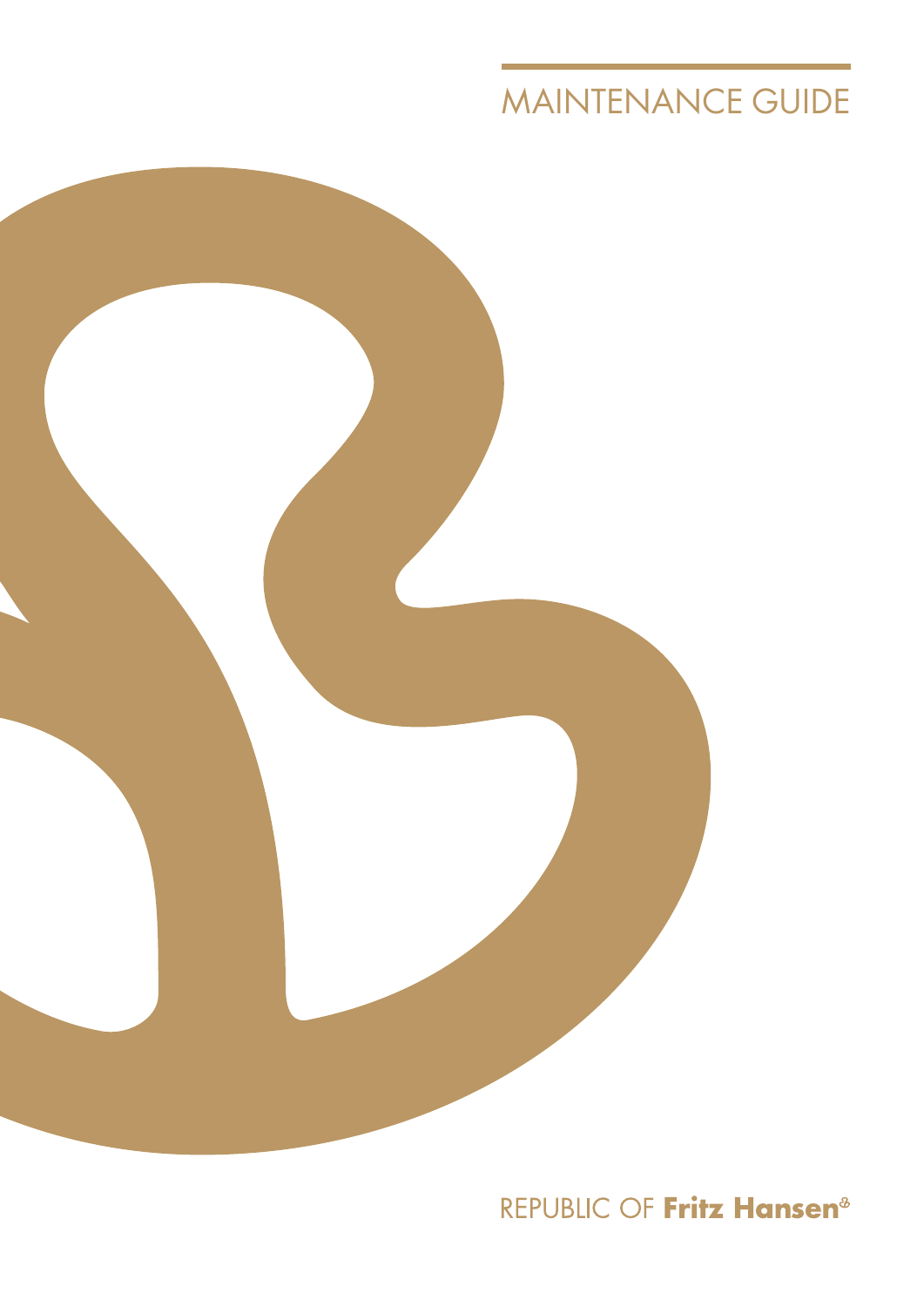## INFORMATION REGARDING USE OF THE MAINTENANCE GUIDE

## GENERAL TERMS AND CONDITIONS BEFORE USE:

FRITZ HANSEN A/S DISCLAIMS ANY LIABILITY IN RELATION TO THE USE OF THE FOLLOWING CARE AND CLEANING PRODUCTS.

> ANY USE IS AT ANY TIME THE CUSTOMER'S OWN RESPONSIBILITY.

THE MAINTENANCE GUIDE IS ONLY INDICATIVE, BY IMPROPER USE THE WARRANTY WILL NOT APPLY.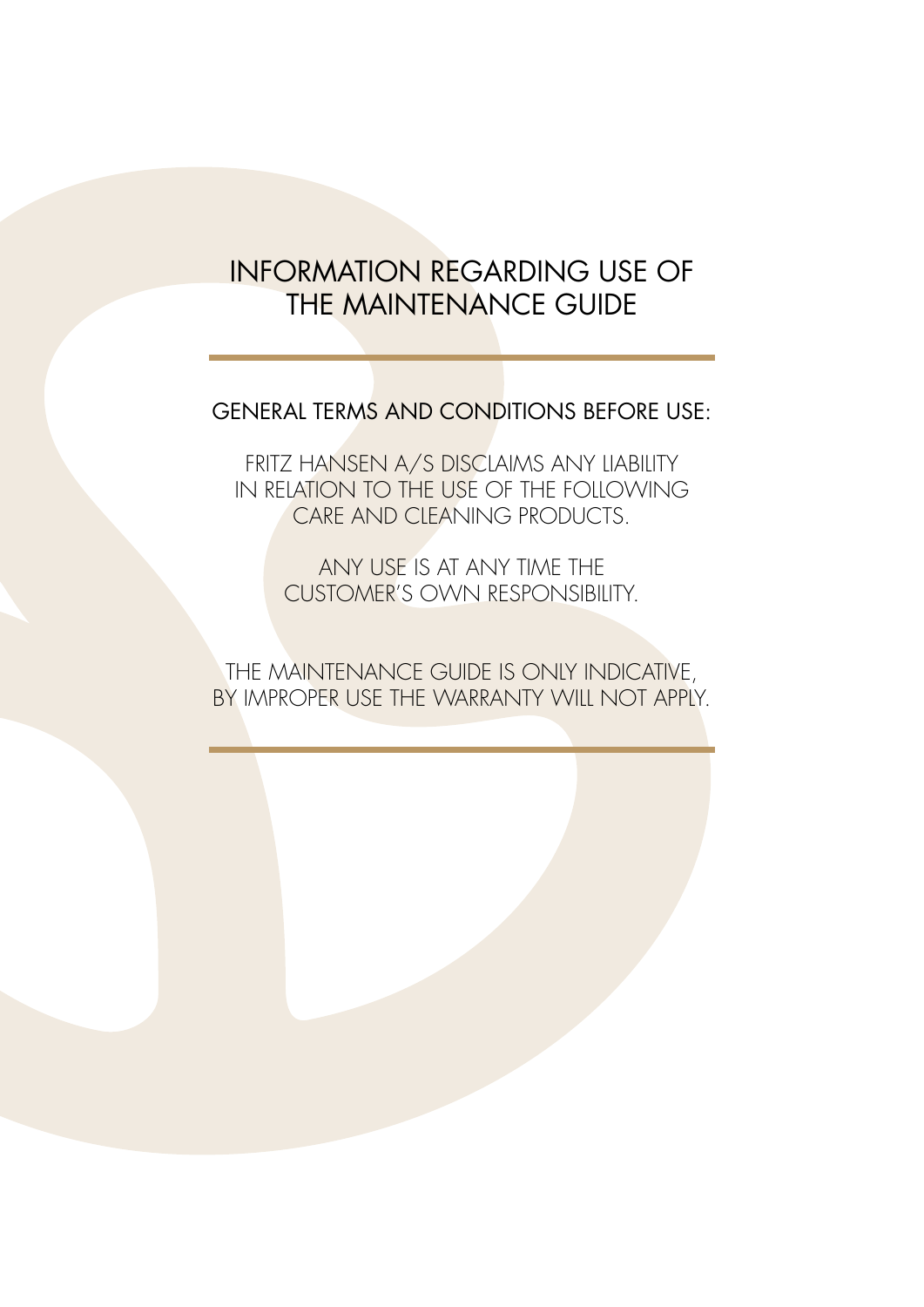## CONTENT

### UPHOLSTERY:

| <b>LEATHER &amp; SUEDE</b><br>Ant™, Series 7™, Grand Prix™, Drop™, Oxford™, Lily™, China Chair™, ICE™, RIN™, Sammen™,<br>Series 3300™, Egg™, Swan™, Space™, Ro™, Fri™, Swan Sofa™, Lissoni Sofa™<br>PK11™, PK9™, PK8™, PK25™, PK22™, PK80™, PK31™, PK33™, PK91™, PK24™, PK20™. | $\overline{4}$        |
|--------------------------------------------------------------------------------------------------------------------------------------------------------------------------------------------------------------------------------------------------------------------------------|-----------------------|
| <b>FABRICS</b><br>Ant™, Series 7™, Grand Prix™, Drop™, Oxford™, Lily™, ICE™, RIN™, NAP™, Sammen™,<br>Series 3300™, Egg™, Swan™, Space™, minuscule™, Ro™, Fri™, Swan Sofa™, Lissoni Sofa™,<br>Alphabet Sofa™ Series, Favn™.                                                     | 5                     |
| <b>CANVAS</b><br>PK22™, PK91™.                                                                                                                                                                                                                                                 | $\boldsymbol{\delta}$ |
| WOOD:                                                                                                                                                                                                                                                                          |                       |
| <b>VENEER/LACQUERED WOOD (CHAIRS &amp; TABLE TOPS)</b><br>Ant™, Series 7™, Grand Prix™, Dot™, Oxford™, Lily™, NAP™, Sammen™,<br>Coffee Table Serie, Table Series, Little Friend™, T-No.1™, minuscule™, Analog™.                                                                | 7                     |
| <b>SOLID WOOD</b><br>China Chair™, Essay™, Join™.                                                                                                                                                                                                                              | 8                     |
| <b>SOLID MAPLE</b><br>PK54A™.                                                                                                                                                                                                                                                  | 9                     |
| <b>OTHER MATERIALS:</b>                                                                                                                                                                                                                                                        |                       |
| <b>GLASS</b><br>Space <sup>™</sup> , T-No.1™.<br>PK61™/PK61A™, PK65™.                                                                                                                                                                                                          | 10                    |
| <b>GRANITE</b><br>PK61™/PK61A™, PK54™, PK62™, PK63™/PK63A™, PK65™.                                                                                                                                                                                                             | 11                    |
| <b>MARBLE</b><br>PK61™/PK61A™, PK54™, PK62™, PK63™/PK63A™, PK65™.                                                                                                                                                                                                              | 12                    |
| <b>SLATE</b><br>РК61™, РК62™, РК63™/РК63А™, РК65™.                                                                                                                                                                                                                             | 13                    |
| <b>LINOLEUM</b><br>Coffee Table Series, Table Series.                                                                                                                                                                                                                          | 14                    |
| POLYESTER-COMPOSITE (TABLE TOPS)<br>PK58™.                                                                                                                                                                                                                                     | 15                    |
| SYNTHETIC LAMINATE (TABLE TOPS)<br>Coffee Table Series, Table Series, Plano™, Little Friend™, Essay™, minuscule™, Analog™.                                                                                                                                                     | 16                    |
| <b>PLASTIC</b><br>Drop™, ICE™, RIN™, NAP™, Space™, minuscule™.<br>PK8™.                                                                                                                                                                                                        | 17                    |
| <b>WICKER</b><br>PK22™, PK24™, PK20™.                                                                                                                                                                                                                                          | 18                    |
| <b>FLAG HALYARD</b><br>PK25™.                                                                                                                                                                                                                                                  | 19                    |
| <b>STEEL</b><br>PK11™, PK9™, PK25™, PK22™, PK80™, PK31™, PK33™, PK91™, PK24™, PK20™,<br>PK61™/PK61A™, PK71™, PK51™/PK55™, PK54™, PK62™, PK63™/PK63A™, PK65™.                                                                                                                   | 20                    |
| <b>CHROME (BASES)</b>                                                                                                                                                                                                                                                          | 21                    |

Ant™, Series 7™, Grand Prix™, Drop™, Dot™, Lily™, NAP™, Series 3300™, Coffee Table Series, Table Series, Plano™, Little Friend™, Coat Tree™.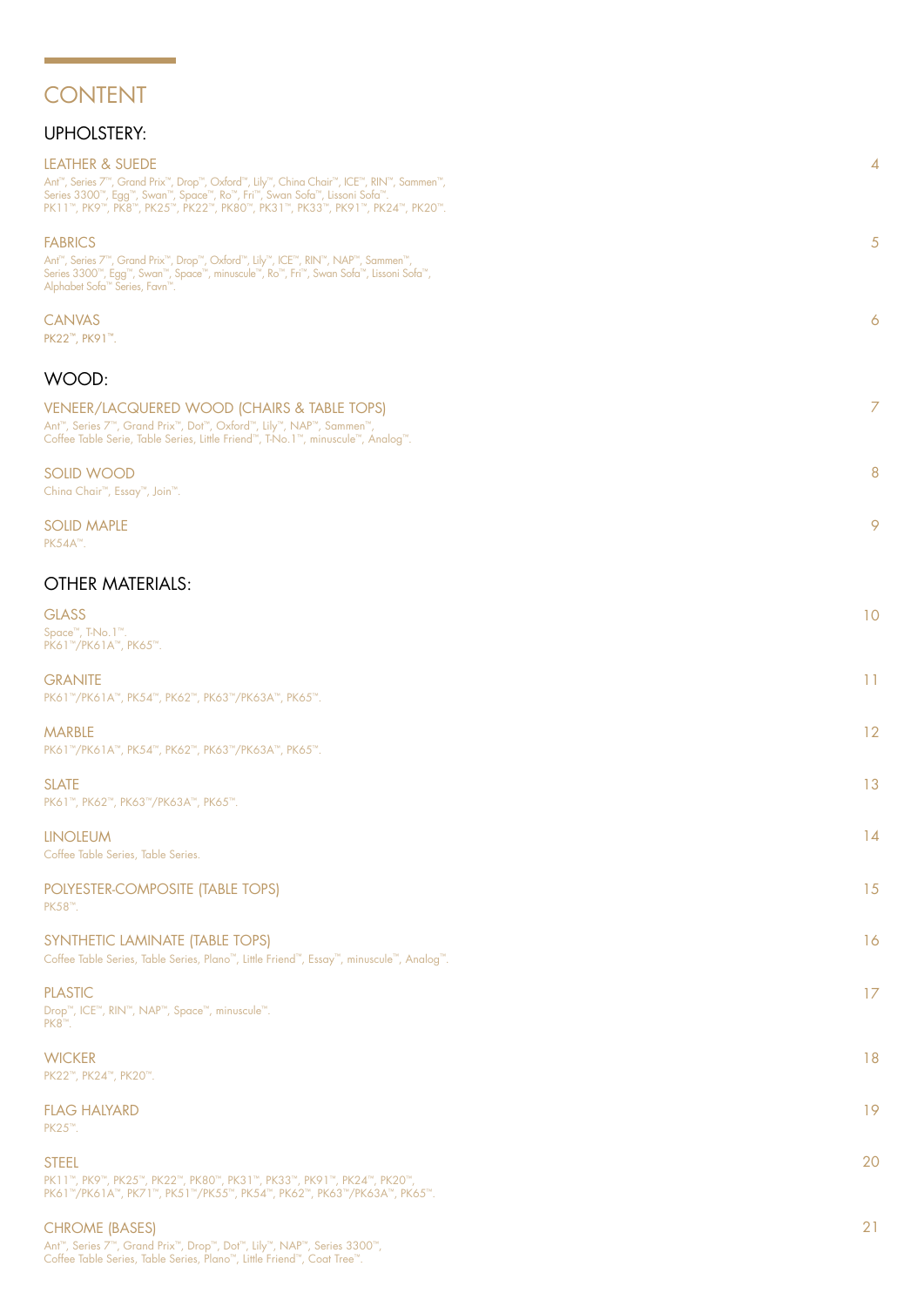### LEATHER & SUEDE

### Republic of Fritz Hansen™ offers several different leathers. Each type of leather has its own characteristics which can be good to know before using your furniture.

### BASIC LEATHER

Basic is a light sanded leather with a fine grain print which gives a smooth appearance to the upholstery. It is a pigmented leather which has been treated with a heavy surface finish - this makes the leather extremely durable. Basic is also very user-friendly as it is stain resistant. The leather has a high degree of lightfastness. Thickness approx. 1.0-1.2 mm.

### CLASSIC LEATHER

Classic is a firm and durable leather. It is pigmented and lightly grained with a relatively uniform look. Wrinkles in the swayings, neck wrinkles and other natural marks may occur. The hides have been given a strong surface finish, which makes the leather extremely userfriendly and protected from light and dirt. Thickness approx. 1.4-1.6 mm.

### SOFT LEATHER

Soft is a beautiful, soft, fully grain semi-aniline leather with a light surface finish. The leather has a smooth surface and is ideal if you want to combine the natural look with good durability, high seating comfort and easy maintenance. Thickness approx. 1.0-1.2 mm.

ELEGANCE LEATHER

Elegance (aniline) is an exquisite leather. The leather has a natural nude surface, with a light wax treatment, where all natural markings are visible. This emphasizes the unique character of the leather and adds a rustic charm to the furniture. Elegance and other aniline leathers are more susceptible to dirt and grime, compared with pigmented leather. The leather will change with time through use and exposure to light and quickly gains a beautiful patina. Thickness approx. 1.4-1.6 mm

### NATURAL LEATHER

Natural (aniline) is fully grain vegetable tanned leather made from hides of the highest quality. The leather is an elegant and beautiful leather with a natural nude surface where all natural markings are visible. It quickly gains a beautiful patina and darkens over time. Thickness approx. 1.2-1.4 mm.

### RUSTIC LEATHER

Rustic (aniline) is an exclusive leather of the highest quality and with a natural surface. The leather is vegetable tanned and chrome free. Rustic has a natural nude surface with natural markings and a light impregnation. Therefore, the leather will become lighter through use and get a beautiful patina. The marks seen on the leather are not defects, but unique fingerprints that nature has imprinted on the specific piece of leather.

Thickness approx. 1.3-1.5 mm.

### SENSE LEATHER

Sense (aniline) is a fully grain chrome tanned leather. Sense is characterized by an extraordinary soft and slightly oily surface which comes from a special waxing. Colour variations, neck wrinkles, fat stripes and other natural markings are visible on the leather and contribute to its exclusivity.

Thickness: approx. 1.0-1.2 mm.

### WHITE LEATHER

is a soft, fully grain leather type with a strong finish. This means that the leather is very durable and easier to maintain. White is a smooth leather that is soft to touch. The surface of this lighter coloured leather may appear less visible, because of the many pigments often used in the colour process. White is also more susceptible to dirt than other colours. Thickness approx. 1.4-1.6 mm.

### OPTICAL WHITE LEATHER

Optical white is a durable and user-friendly type of leather. The leather is pigmented and has a slight grain, which means that the natural structure is visible. This leather has also been treated with a light surface finish, making it very user-friendly. However, the optical white colour makes the leather susceptible to stains. Thickness approx. 1.4-1.6 mm.

SUEDE

Suede is a leather quality where the innermost part of the hide is processed. It can be used on seating surfaces and, in combination with smooth leather. Suede has a nice pile that changes colour and shimmers depending on the direction the pile faces. Natural marks may occur on the leather, and wear and patina will occur with time. Suede is buffed chrome tanned, aniline dyed and treated against dirt and light. This type of leather offers a very high seating comfort. Thickness approx. 1.9-2.0 mm.

### NATURAL MARKS

The typical natural characteristics that can occur on the different leather types are:

- Insect bites
- Scars
- Neck wrinkles
- Beauty marks
- Colour difference from one leather hide to another, and even within a single leather hide
- Variation in the natural grain from one hide to another, and even within a single hide
- Hair whirls

### **MAINTENANCE**

The best maintenance for all types of leather from Fritz Hansen is regular vacuuming with a soft brush. Avoid using cleaning products and sharp objects.

If cleaning is necessary use boiled water with natural soap shavings of good quality. Whip 2-3 tablespoons of soap flakes in 1 litre water and only use the foam. Apply the foam with a soft cloth, let the furniture dry and dry afterwards the leather off thoroughly with a soft cotton cloth.

### NOTE!

### Please note that quality Suede must only be vacuumed and NEVER applied water or soap.

See our "How to maintain leather" video at [www.fritzhansen.com](http://www.fritzhansen.com/en/fritz-hansen/the-republic/care-and-materials/Leather) (Click on "The Republic" in the menu and then press "Care").

#### STAIN REMOVAL

Fritz Hansen recommends no other means than the use of soap flakes for stain removal. The use of harsh cleaners are not covered by the warranty.

### WARNING!

Textile dyes from non-colourfast clothing can stain the leather types with a natural surface (Elegance, Natural, Rustic, Sense, White and Optical white) and cause permanent discoloration of the leather.

Please be aware of this before using the furniture upholstered with these leathers.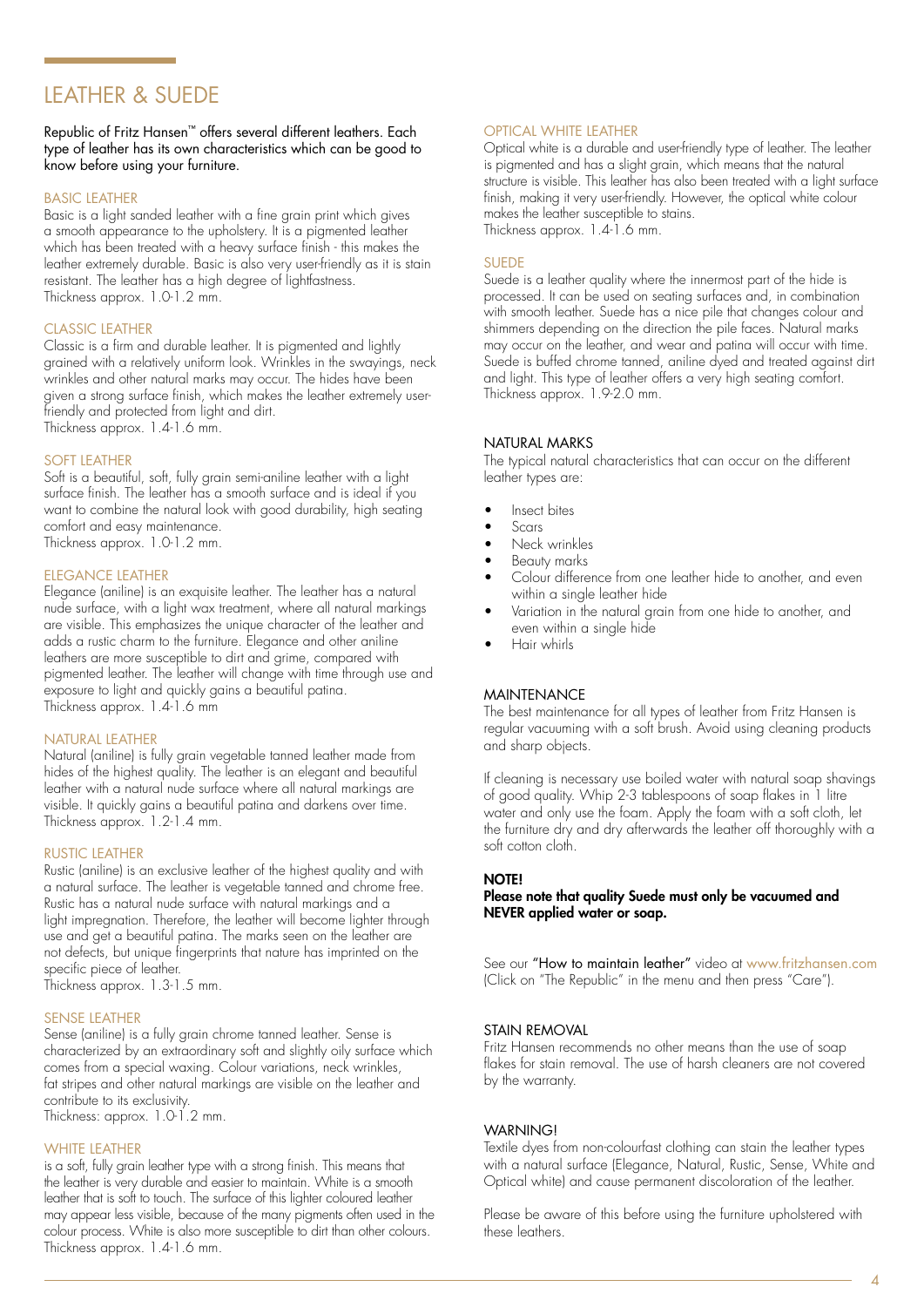### FABRICS

The fabric used to upholster Republic of Fritz Hansen™ furniture comes from the leading Danish and internationals suppliers.

The fabrics quality and properties are chosen to suit both furniture for private use and public use (e.g. offices, hotels and institutions) where there is extra emphasis on durability.

### MAINTENANCE

Regular cleaning and maintenance is important in order to keep upholstery looking its best and to prolong its life. Dust and dirt wear the textile and reduce its fire-retardant properties.

### DAY-TO-DAY CLEANING

Vacuum frequently on medium power, ideally every week.

### STAIN REMOVAL

Remove wet stains by carefully dabbing with a lint-free cloth or sponge wrung in warm detergent-free water.

If the stain remains, we recommend the chemical dry cleaning product K2R (www.k2r.de). No other chemicals or detergents can be used. This also applies to steam cleaning.

### WARNING!

Do not rub the material with force. This could damage the fabric and cause loss of colour.

No upholstered furniture should be exposed to direct sunlight or be placed close to a radiator or fireplace!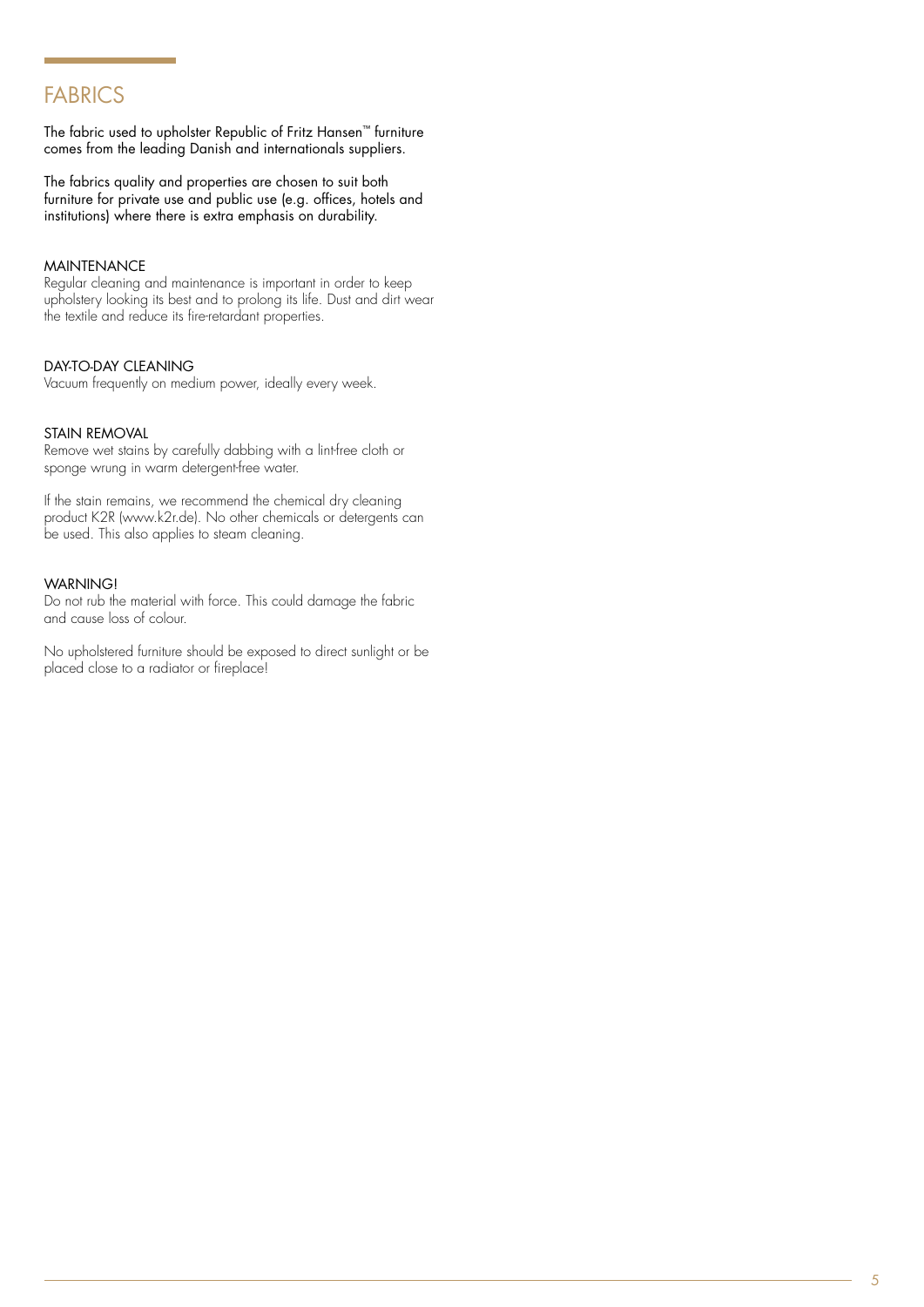## CANVAS

Canvas is made from plain-woven linen (Natural & Black) or cotton (Primary Red, Umbra Green & Black) and is a very heavy-duty material.

### MAINTENANCE & CARE

Dust and dirt wears on the canvas. Therefore, regular cleaning and maintenance is important if the upholstery should have a long life.

Clean frequently, preferably every week, by using a soft brush or by vacuuming the canvas on low to medium power to collect any dust.

### STAIN REMOVAL

Remove wet stains by carefully dabbing with a lint-free cloth or sponge wrung in warm detergent-free water.

If the stain remains, we recommend the chemical dry cleaning product K2R (www.k2r.de). No other chemicals or detergents can be used.

This also applies to steam cleaning.

### WARNING!

Do not rub the material with force. This could damage the fabric and cause loss of colour.

No upholstered furniture should be exposed to direct sunlight or be placed close to a radiator or fireplace!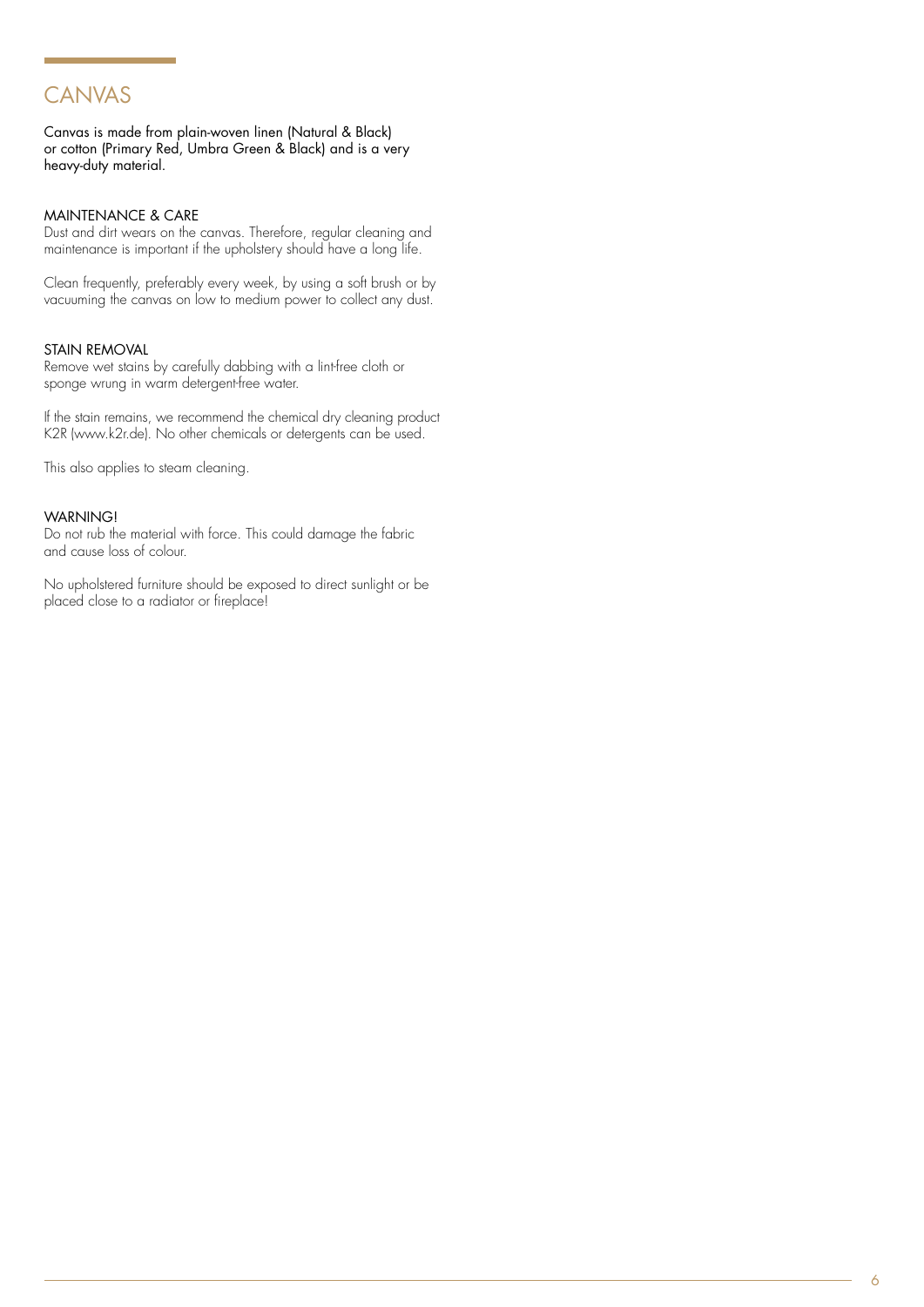## VENEER/LACQUERED WOOD (CHAIRS & TABLE TOPS)

### GENERAL INFORMATION

Never use cleaning abrasives, steel wool or polish. On the contrary, use as mild and lenient a cleaning detergent as possible.

Always follow the directions for use provided on the cleaning detergent in question. No cleaning detergent will take away all types of stains. If specific stains have occurred on the furniture, you may have to clean them in another way than suggested in the following.

The following recommendations only apply where the stains are superficial; they do not apply where the lacquer has been penetrated.

### WARNING!

Natural wood lacquered surfaces do not stand moisture, heat or alcohol. All spilt liquids must therefore be wiped up immediately.

### Table tops:

Never place/use hot-plates, candles, fondue sets or similar inflammable items directly on the table top.

### NOTE!

The lacquered surface on products in natural wood/veneer will take on a patina within the first weeks of use.

For tables, make sure that nothing is placed on the surface in the same place for long, as this will result in stains and discolouring. How much and how fast the surface will patinate depends on the exposure to light.

Please note that extension leaves, which for certain table models are put together and stored under the table top, must be clean and completely dry before storage.

### DAY-TO-DAY CLEANING

Wipe the furniture with a clean cloth. Stains and dirt can be removed from the furniture with a clean cloth wrung in water, or in a solution of hot water and a universal cleaning detergent (ammonia acceptable), soap flakes (1/4 dl (decilitre) soap flakes for 1 litre hot water, cooled), a washing detergent or hot water with about 10% vinegar. Finally, wipe off the table top with a clean, dry cloth.

Warning! Beware of excessive use of water on the table tops in order to prevent the coating on the table top and the aluminium edges will detach from the table top.

When cleaning, water should be used only in small quantities, preferably just a damp cloth, and the table should subsequently always be wiped with a dry cloth.

### THOROUGH CLEANING

Wipe off loose dust/dirt. Wring a clean cloth in a solution of water and a universal cleaning detergent (ammonia acceptable). Pour a little extra cleaning detergent on the cloth and wash the furniture until all stains are dissolved.

Alternatively, the cleaning detergent can be applied directly on the stains - leave it for a while to take effect, before wiping it off again.

Wash off with clean water. To avoid stripes/blotches, you should finally wipe the furniture with a clean, dry cloth until it is completely dry.

### STAIN REMOVAL

Warning! Benzene, methylated spirits etc. are inflammables. Only use with caution. Make sure that the room is ventilated.

- BALLPOINT-/SPIRIT PEN/WAX CRAYON Benzene followed by a universal cleaning detergent
- CHEWING GUM Benzene
- COFFEE/TEA A universal cleaning detergent
- COSMETICS/SHOE POLISH/WAX A universal cleaning detergent
- FATS/OILS A universal cleaning detergent or benzene
- INDIAN INK Benzene followed by a universal cleaning detergent
- LACQUER/GLUE Benzene followed by a universal cleaning detergent
- PARAFFIN WAX Benzene
- PRINTING INK Benzene followed by a universal cleaning detergent
- RED WINE/JUICE A universal cleaning detergent
- SOOT/NICOTINE A universal cleaning detergent
- **FINGER-PRINTS** A universal cleaning detergent or methylated spirits/a window cleaning detergent

Always wash off with clean water.

To avoid stripes/blotches you should then wipe the furniture with a clean, dry cloth until it is completely dry.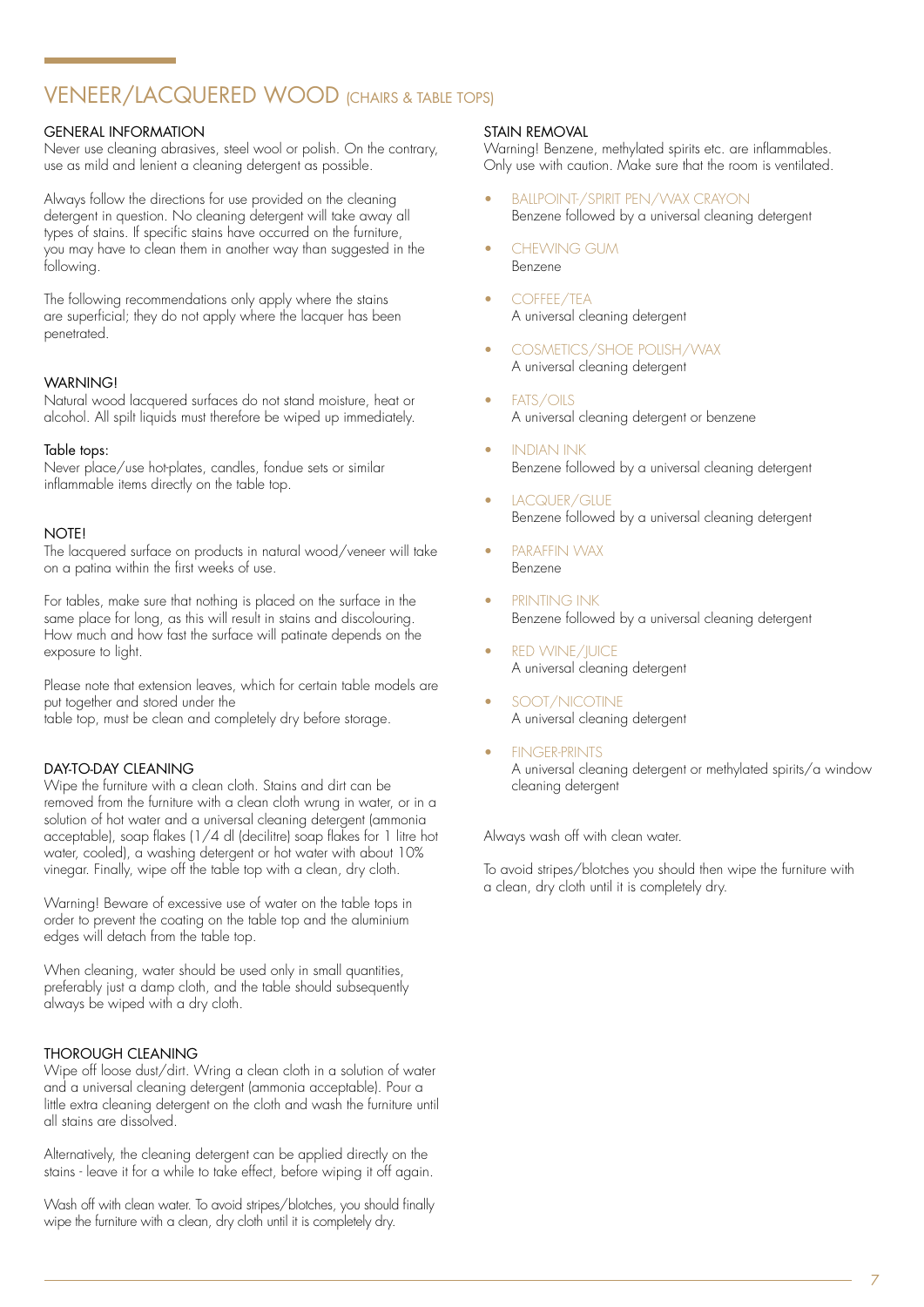## SOLID WOOD

### GENERAL INFORMATION

For maintenance of oiled wood surfaces, use oil, an abrasive sponge and a cloth (lint-free).

For oak, use white pigmented oils and for walnut, use clear oil.

The oil will penetrate the grain of the wood building dirt and create a water-repellent coat that protects the wood and gives it finish. The oil also cares for and maintains the light colour of the oak or ash, and leaves a smooth and silk matt surface.

### PERIODIC MAINTENANCE

Use oil for periodic maintenance of wooden furniture. For oak, use white pigmented oil. If the surface becomes too light, use white pigmented oil and clear oil alternately. For walnut, use clear oil.

To prevent the wood from drying out and to maintain the appearance of the table, we recommend treating the table twice after receiving it, and subsequently three to four times a year or as needed.

### Directions:

The surface must be thoroughly cleaned and dry. Clean with normal soapy water (not concentrated soap/washing-up liquid) and wipe dry immediately with a dry cloth. Clean the surface approx. 12 hours before the oil treatment.

To ensure proper adhesion, use an abrasive sponge to abrade the surface. It is important to work in the direction of the grain when abrading.

Shake the oil bottle well and apply the oil generously using a cloth. The surface must be glistening and the oil allowed  $15$  to  $20$  minutes to be absorbed.

Remove any excess oil with a lint-free cloth until the wood is completely smooth to the touch. Leave the table to dry overnight.

For optimal results we recommend repeating the treatment in points 2-4 (several times).

The oil-treated surface can be used with care after approx. 24 hours. The oil will have hardened fully after 7 days, and the table will be completely ready for use.

If any dry spots appear within 24 hours of treatment then the treatment should be repeated.

### Disposal:

Do not pour oil into the sewage system. Dispose of according to local regulations. Oil-soaked cloths and gloves to be disposed of in closed metal containers to avoid self-ignition.

### WARNING!

Oil cloths and sponges may self-ignite if not properly stored. Destroy oil cloths and sponges by rinsing in cold water or keep in airtight metal or glass containers. Never pour oil directly onto furniture and never use steel wool.

Please note that the warranty does not cover damage caused by improper adhesion.

### DAMAGE REPAIR

### SMAIL SCRATCHES<sup>-</sup>

Small scratches can be smoothed by sanding in the direction of the grain using grit 220 sandpaper. Repeat the oil treatment after sanding.

### STEEL ON OAK:

Avoid leaving steel objects on oak for long periods of time. The steel will react with the wood and leave black marks that can only be removed by abrasion.

### SCUFF MARKS:

Remove marks with an eraser or a soft cleaning sponge wetted with a little oil. Repeat the oil treatment if needed.

### STAINS FROM LIQUIDS (RED WINE, GREASE AND OIL):

Carefully rub the stain with a soft cleaning sponge wetted with oil. If the stains have been absorbed into the wood, sand with grit 180 sandpaper, then with grit 220 sandpaper. The wood is now untreated and must be oiled following the above directions. The treated area may become a little lighter, particularly in darker woods. This effect will wear off over time.

### CANDLE WAX:

Let the candle wax solidify and remove as much as possible with a sharp object - be CAREFUL not to scratch the wood. Then carefully rub the stain with a soft cleaning sponge wetted with a little oil.

### • DENTS AND SCRATCHES:

Most dents can be mended if wood fibres have not been broken. Brush the dents with lukewarm water (the water will raise the wood). Once dry, sand the surface with grit 220 sandpaper. Repeat the oil treatment after sanding.

### PENS, WATERCOLOUR AND MARKERS:

Try to remove as much of the stain as possible using heavy blotting paper and a solvent that matches the stain, e.g. Alcohol for marker or felt tip pen stains.

### • INK:

Try to remove as much of the stain as possible using blotting paper and an ammonia solution (approx. 8 per cent). Please note that the solution may irritate the eyes, the skin and the respiratory system. Always read and follow the instructions on the product in question.

### **BURN MARKS:**

In most cases, superficial burn marks can be removed by abrasion. Avoid abrading on a local area as this may create a depression. Instead abrade over a larger area. You may want to consult a professional (e.g. a cabinetmaker) before you attempt to repair the damage yourself.

### **NOTE!**

When working with abrading materials such as soft cleaning sponges and sandpaper, always work in the direction of the grain. Always abrade over a larger area to avoid creating a depression.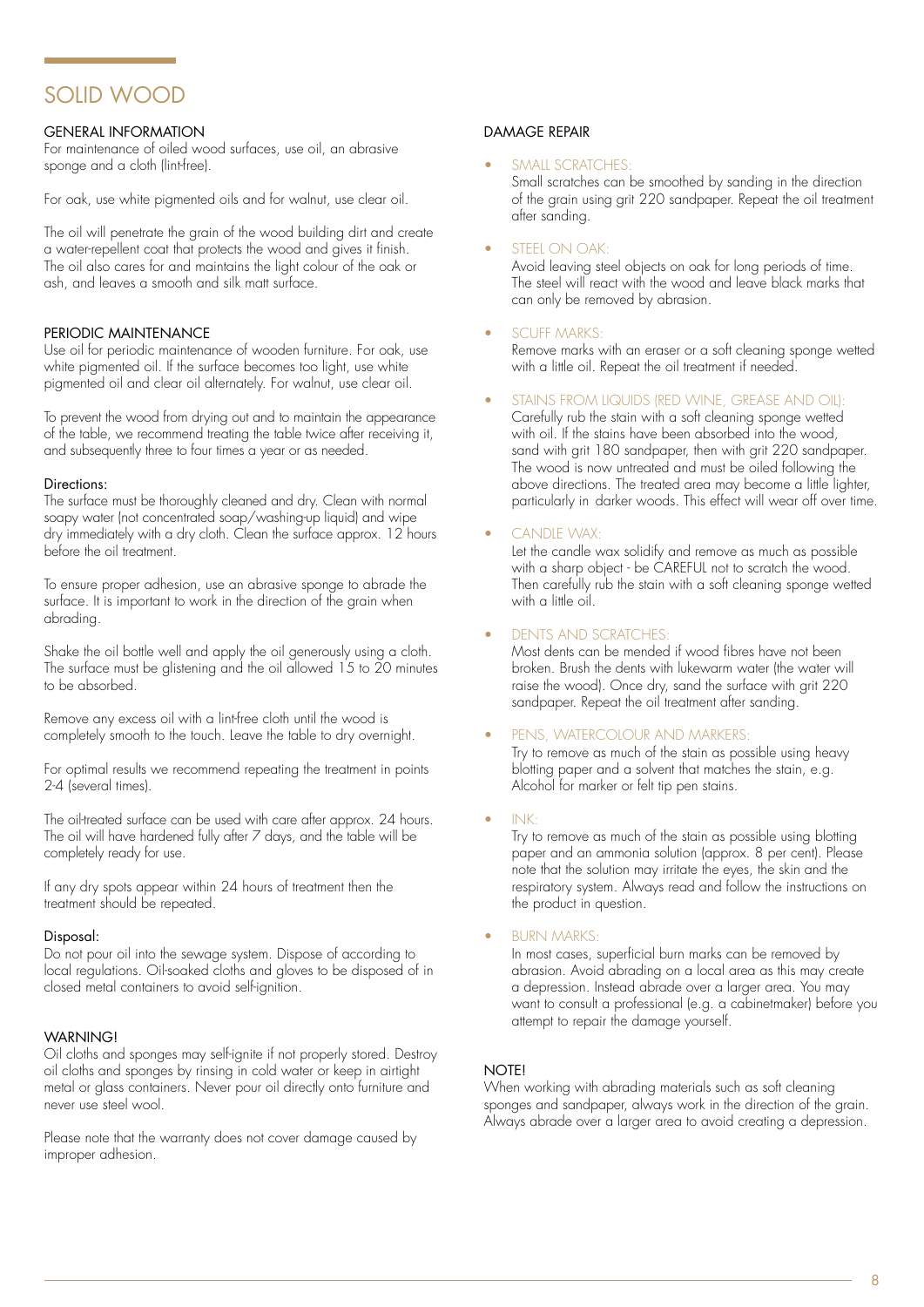## SOLID MAPLE (PK54A)

### MAINTENANCE

A minor patina of the wood may occur from washing and exposure to intense sunlight - making the wood darker. The patina may decrease after drying and sandpapering.

### Note!

Never leave objects in the same place on the expansion ring for a long time as this may cause light stain impressions.

### DAY-TO-DAY CLEANING

Wipe the expansion ring frequently with a clean, dry cloth in the direction of the grain. Dirt, stains, etc. may be removed by wiping with a cloth wrung in a solution of 2-3 tablespoons soap flakes per litre water.

Frequent washing with a soap solution reduces the lifting of fibres and increases the natural resistance of the surface.

### THOROUGH CLEANING

Apply a solution of 2-3 tablespoons of soap flakes per litre water to the expansion ring and scrub with a clean brush in the direction of the grain. Wipe off immediately with a clean cloth wrung in the solution (never leave the expansion ring wet).

### Note!

The appearance/colour of the wood will change when cleaning. Therefore it is recommended to clean all plates in the expansion ring at the same time.

### SANDPAPERING

The expansion ring should be sandpapered from time to time (because of the lifting of the wood fibres).

Frequent sandpapering is not recommended, however, as this makes the surface more delicate and susceptible. Only use sandpaper no. 180 or 200 and always sandpaper in the direction of the grain.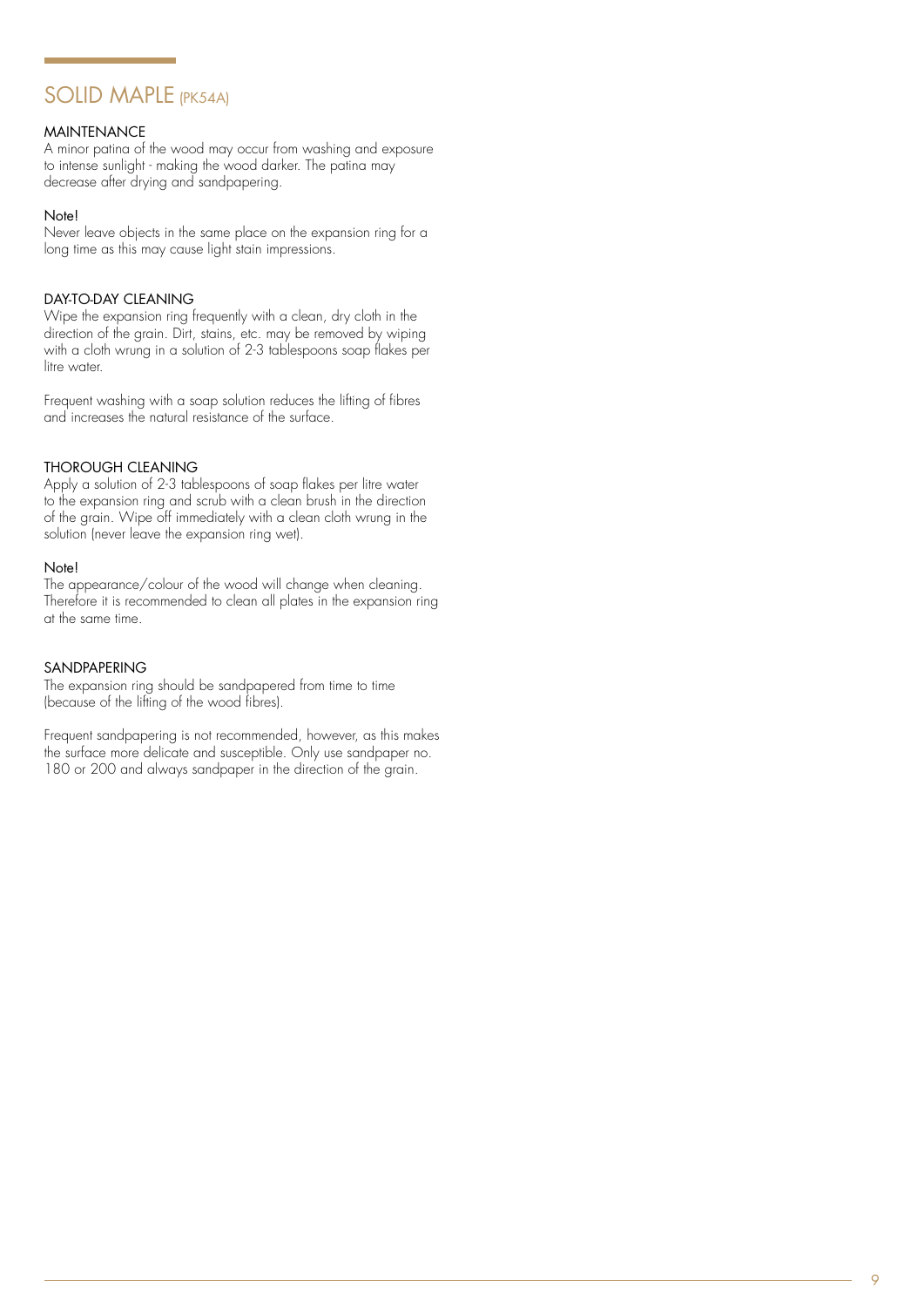## **GLASS**

### CLEANING

Table tops made of glass should be wiped with a clean, dry cloth.

Clean with household ammonia as the occasion requires.

Never use abrasives or sharp-edged tools.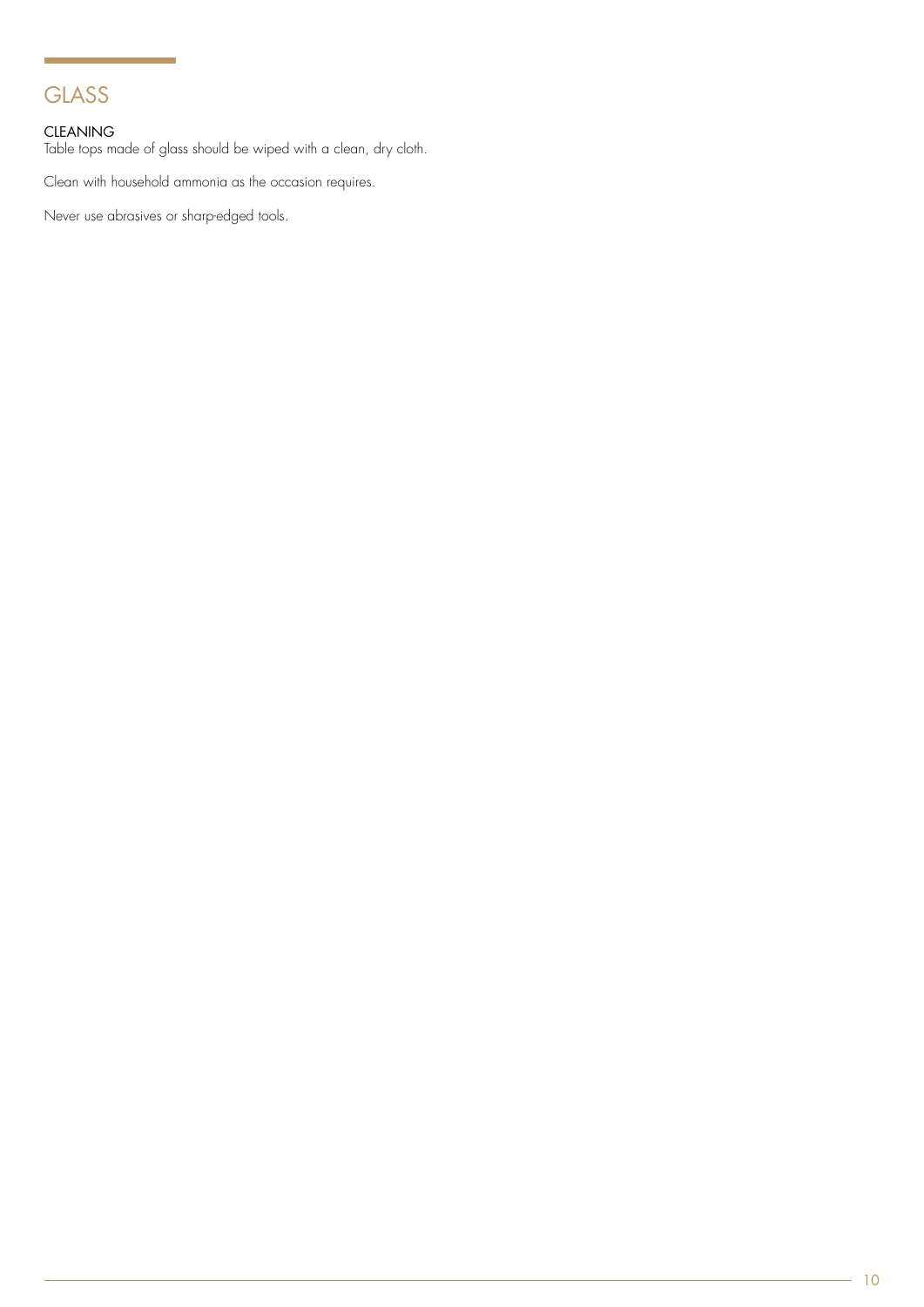### **GRANITE**

Granite consists of minerals, metals, feldspar, gneiss and mica, making it a hard-wearing product. Republic of Fritz Hansen™ table tops are made from honed granite of the type Nero Impala.

### **SPECIFICATION**

Nero Impala is a natural rock product where colour and structure vary. There may be sand holes, glass veins and porosities in the surface. All of this occurs naturally and is therefore not accepted as a cause of complaint.

### MAINTENANCE

Granite table tops can be maintained with natural soap (e.g. soap flakes or STONE WASH), which forms a light protective film on the surface. If the use of natural soap is followed firmly, the surface will gain a higher resistance to any stains, but please note the table top will never be 100% stain repellent. Also, using natural soap the honed granite will over time gain a more silky matte look.

### DAY-TO-DAY CLEANING

Granite endures practically all kinds of cleaning agents. Note, however, that the use of synthetic detergents dries out the table top. It should therefore be treated with an impregnating agent for absorbent materials afterwards.

### STONE WASH

To protect the surface of the table top, we recommend you apply STONE WASH - cleansing soap for all natural stone types, available from Fritz Hansen dealers.

### Directions:

Apply STONE WASH in a solution 50/50 on the whole surface and edges of the table top with a cloth (lint-free). Leave the soap on for 5 - 10 min. (without drying out) while the natural stone absorbs as much of the soap as possible.

Wash the remaining soap off with a wet but wrung-out cloth (lint-free). Make sure all the exceeding soap is removed to avoid stripes on the surface.

Repeat this treatment whenever necessary.

### STAIN REMOVAL

For purification of very heavy stains use STONE WASH directly from the dispenser and follow the directions above.

• ACID

Granite is not resistant to acids. If acid has stained your table top the only thing you can do is treat the spot locally with STONE WASH until the matt spot vanishes, it is not guaranteed it will go away.

**REDWINE** 

Apply locally chlorine on the spot and try to remove the spot. Use STONE WASH afterwards until you have the same silky surface on the whole table again. Please note it is not guaranteed that the spot will go away.

### SOAP FLAKES

For maintenance using soap flakes use only small, fine flakes that easily dissolves in water.

#### Directions:

Whip up a soapy solution of 2-3 tablespoons of soap flakes per litre of hot water and apply the foam to the table top with a soft brush or cloth (lint-free). Leave the foam to work for about 5 minutes without drying out to allow the table top to absorb as much soap as possible. Then wipe the table top with a clean, damp cloth (lint-free).

Note! It is important that the entire table top is covered each time in order to maintain a uniform surface.

Repeat this treatment regularly as needed.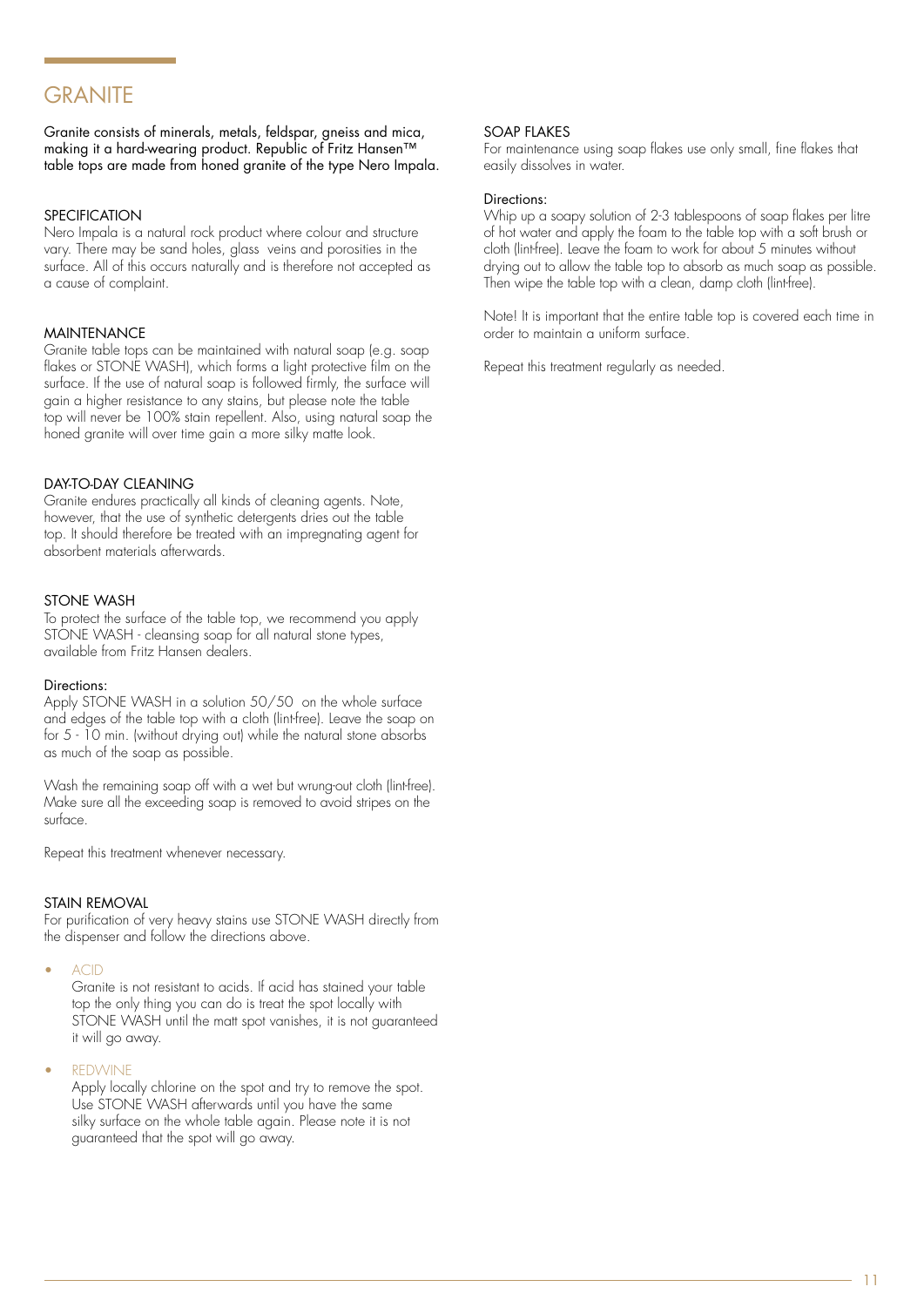### **MARBIF**

Marble is a relatively hard, uniform and easy material to work with. Republic of Fritz Hansen™ offers two types of marbles: Rolled and Honed marble for selected table tops in the collection. Both types of marbles originates from Italy.

### ROLLED MARBLE

Rolled marble is a white marble with a relatively homogenous and "rough" surface.

### • HONED MARBLE

Honed marble has a finely matt surface and is available in the colours grey-brown and white. The surface of honed marble is very "textured", which means that all surfaces are unique with their own pattern.

### **SPECIFICATION**

There may be sand holes, glass veins and porosities in the surface, all are natural distinctive marks. The following examples of natural distinctive marks are indications of genuine marble and may appear to a small extent:

- Calcareous spar: Looks like crushed crystal and stems from open water veins in the stone where the lime from the water has settled.
- Dark parts/Veins: Caused by deposits of a mineral.

Natural distinctive marks in the marble are not accepted as grounds for complaint.

### MAINTENANCE

Marble table tops can be maintained with natural soap (e.g. soap flakes or STONE WASH), which forms a light protective film on the surface. If the use of natural soap is followed firmly, the surface will gain a higher resistance to any stains, but please note the table top will never be 100% stain repellent. Also, using natural soap the honed marble will over time gain a more silky matte look.

### STONE WASH

To protect the surface of the table top, we recommend you apply STONE WASH - cleansing soap for all natural stone types, available from Fritz Hansen dealers.

### • Rolled marble directions:

Apply STONE WASH in a solution 50/50 to the entire table top inclusive the edges in an even layer with a soft brush. Let the soap penetrate the stone and then wipe it off with a hard wrung cloth (lint-free) after about 5 - 10 min. (without drying out). Make sure all the exceeding soap is removed to avoid stripes on the surface.

Note! It is important that the entire table top is covered each time in order to maintain a uniform surface.

Repeat this treatment whenever necessary.

### • Honed marble directions:

Apply STONE WASH in a solution 50/50 on the whole surface and edges of the table top with a cloth (lint-free). Leave the soap on for 5 - 10 min. (without drying out) while the natural stone absorbs as much of the soap as possible.

Wash the remaining soap off with a wet but wrung-out cloth (lint-free). Make sure all the exceeding soap is removed to avoid stripes on the surface.

### STAIN REMOVAL

For purification of very heavy stains use STONE WASH directly from the dispenser and follow the directions above.

### • ACID

None of the marbles are resistant to acids. If acid has stained your table top the only thing you can do is to treat the spot locally with STONE WASH until the matt spot vanishes, it is not guaranteed it will go away.

### **REDWINE**

### Rolled marble:

Moisten the spot with the stain with a little water and apply scouring powder in a thick layer on the stain, watch the stain dissolves and is absorbed by the powder. The treatment is repeated if necessary. After the stain is gone, wash off the spot thoroughly with clean water and then treat the surface with STONE WASH until it is saturated. Please note it is not guaranteed that the spot will go away.

### Honed marble:

Apply locally chlorine on the spot and try to remove the spot. Use STONE WASH afterwards until you have the same silky surface on the whole table again. Please note it is not guaranteed that the spot will go away.

### SOAP FLAKES

For maintenance using soap flakes use only small, fine flakes that easily dissolves in water.

### Directions:

Whip up a soapy solution of 2-3 tablespoons of soap flakes per litre of hot water and apply the foam to the table top with a soft brush (only for Rolled marble) or cloth (lint-free). Leave the foam to work for about 5 minutes without drying out to allow the table top to absorb as much soap as possible. Then wipe the table top with a clean, damp cloth (lint-free).

Note! It is important that the entire table top is covered each time in order to maintain a uniform surface.

Repeat this treatment regularly as needed.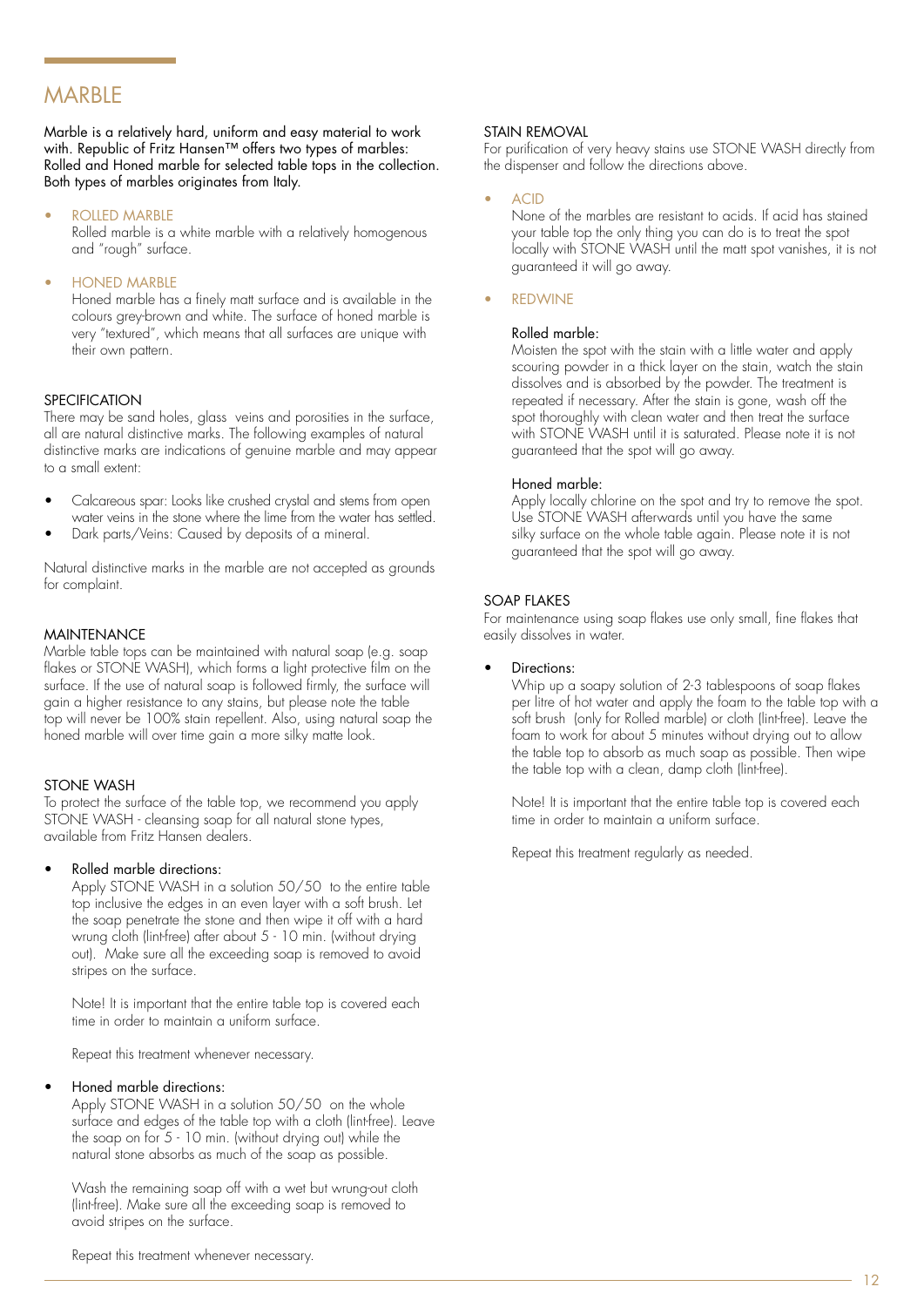### SLAT<sub>F</sub>

Slate is a very fine-grained and layered sedimentary rock that can be split into thin sheets. Slate has a great durability and strength. The exclusive black Italian slate used for Republic of Fritz Hansen™ table tops, radiates a natural beauty with a stunning colour range and unique structure.

### **SPECIFICATION**

- Pyrites is a common mineral that often appears in slate. It has a light, golden brass metallic lustre that resembles gold. For this reason, the appearance of pyrites is not accepted as a valid complaint
- Slate appears naturally with a colour variation from dark charcoal almost black to grey.

### MAINTENANCE

Before delivery the slate table top has been treated with a soap solution. If you want to maintain the look obtained by this treatment, we recommend you treat it with natural soap (e.g. soap flakes or STONE WASH).

### STONE WASH

To protect the surface of the table top, we recommend you apply STONE WASH - cleansing soap for all natural stone types, available from Fritz Hansen dealers.

### Directions:

Apply STONE WASH in a solution 50/50 on the whole surface and edges of the table top with a cloth (lint-free ). Leave the soap on for 5 - 10 min. (without drying out) while the natural stone absorbs as much of the soap as possible.

Wash the remaining soap off with a wet but wrung-out cloth (lint-free ). Make sure all the exceeding soap is removed to avoid stripes on the surface.

Repeat this treatment whenever necessary.

### STAIN REMOVAL

For purification of very heavy stains use STONE WASH directly from the dispenser and follow the directions above.

• ACID

Slate is not resistant to acids. If acid has stained your table top the only thing you can do is treat the spot locally with STONE WASH until the matt and whitish spot vanishes, it is not guaranteed it will go away.

### SOAP FLAKES

For maintenance using soap flakes use only small, fine flakes that easily dissolves in water.

### Directions:

Whip up a soapy solution of 2-3 tablespoons of soap flakes per litre of hot water and apply the foam to the table top with a soft brush or cloth (lint-free). Leave the foam to work for about 5 minutes without drying out to allow the table top to absorb as much soap as possible. Then wipe the table top with a clean, damp cloth (lint-free).

Note! It is important that the entire table top is covered each time in order to maintain a uniform surface.

### **LUSTRE**

If, however, you prefer a deep black lustre of the slate table top instead, you should apply a mixture of 1 part of linseed oil and 3 parts of white spirit to the table top with a clean, dry cloth.

Leave the mixture for about 5-10 minutes and then wipe off with a clean, dry cloth cloth (lint-free).

### NOTE!

Please note that once the mixture of linseed oil and white spirit has been applied, the look of the slate top will be changed permanently and it is no longer possible to treat the top with a soap solution.

### **WARNING!**

Cloths used for linseed oil may ignite spontaneously after use, therefore, NEVER throw used cloths with linseed oil directly into a bin or any other inflammable containers.

For safe disposal it is recommended to put the cloth in a solution of water and detergent and into a inflammable container.

Repeat this treatment regularly as needed.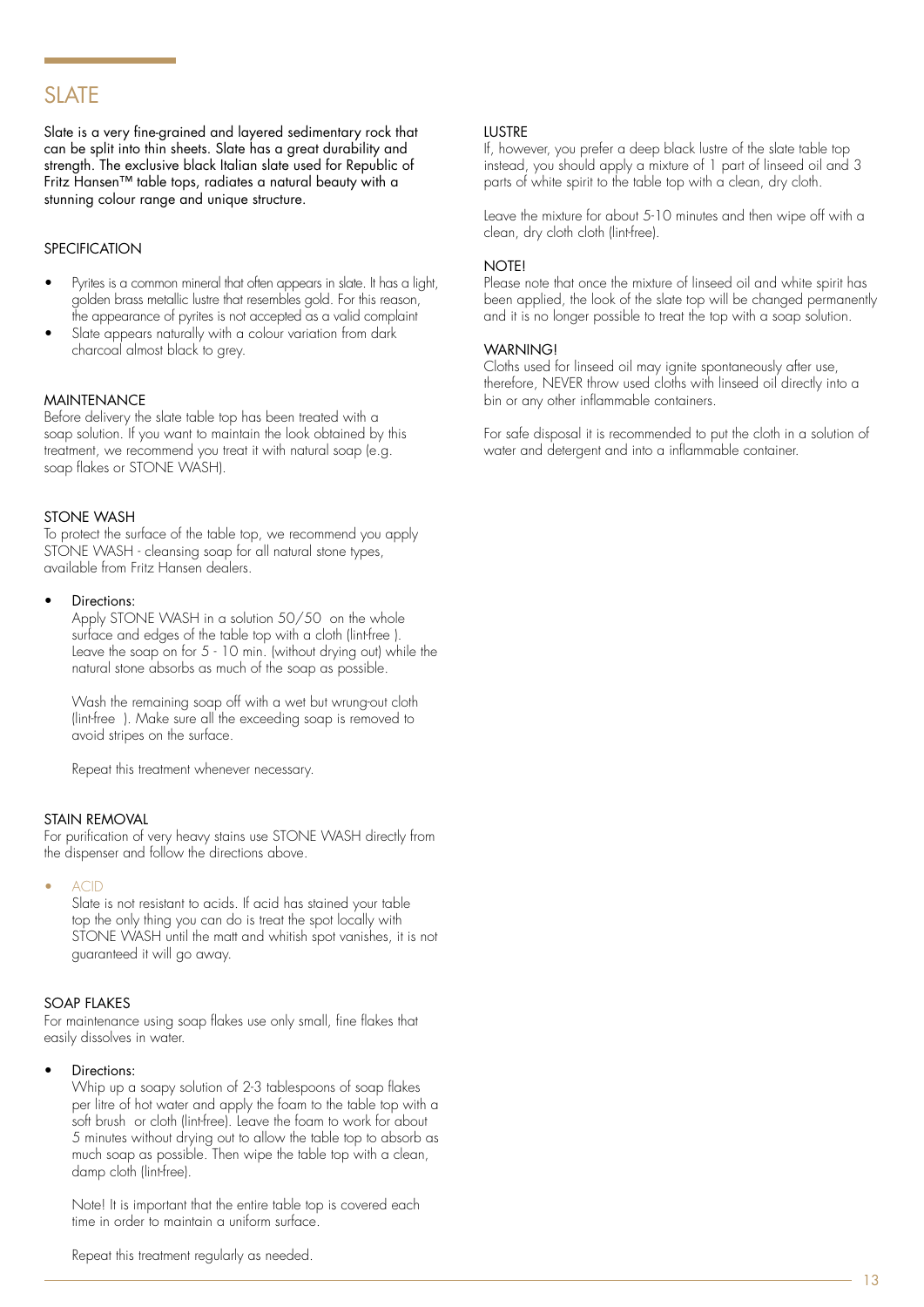### **LINOLEUM**

Linoleum consists of linseed oil, resins, ground limestone, wood flour, felt paper with no surface treatment. It is an organic material. One of its properties is that it always feels warm and is therefore particularly suited for tables and for similar purposes. The material is also bacteria repellent because of the oxidation, and is soundabsorbing as well.

### **SPECIFICATION**

- **LIGHT RESISTANCE** Good
- WEAR RESISTANCE Good
- **DIRT RESISTANCE** Good
- CHARACTERISTICS Structured surface from the rolling process

### CAUTION!

Please note that linoleum is an organic material made of linseed oil, resins, ground limestone, wood flour and pigments rolled on a feltpaper base. Therefore you should be careful if you use the furniture in areas where the surface in longer periods will be exposed to large quantities of water and strong chemical agents, including alkaline detergents, as they have a degrading effect on linoleum.

### MAINTENANCE

Initial cleaning on delivery of furniture: Clean the surface using a moist cloth and a cleaning and maintenance polish suited for linoleum (e.g. Monel). Apply linoleum polish according to need and anticipated intensity of future use. That provides a good basis for future maintenance.

### DAY-TO-DAY MAINTENANCE

Clean the furniture using a moist cloth and a light solution of an allpurpose cleaner or dishwashing liquid.

### **CIFANING**

To protect the table, you are advised to use dish mats for hot, moist and coloured items. Remove any spills as quickly as possible to avoid staining of the material.

Clean the surface using water with a neutral detergent. If that treatment does not work, try to remove spills by soaking the surface in water with linoleum polish for maximum 5 minutes. Then scrub the surface using a soft sponge or similar material.

Finally wipe up the dirty water with a cloth.

### REFRESHING

Use linoleum polish at regular intervals to maintain the surface. To remove persistent stains, use a neutral detergent solution (e.g. a neutral degreasing detergent). Rinse with clean water. Then apply linoleum polish.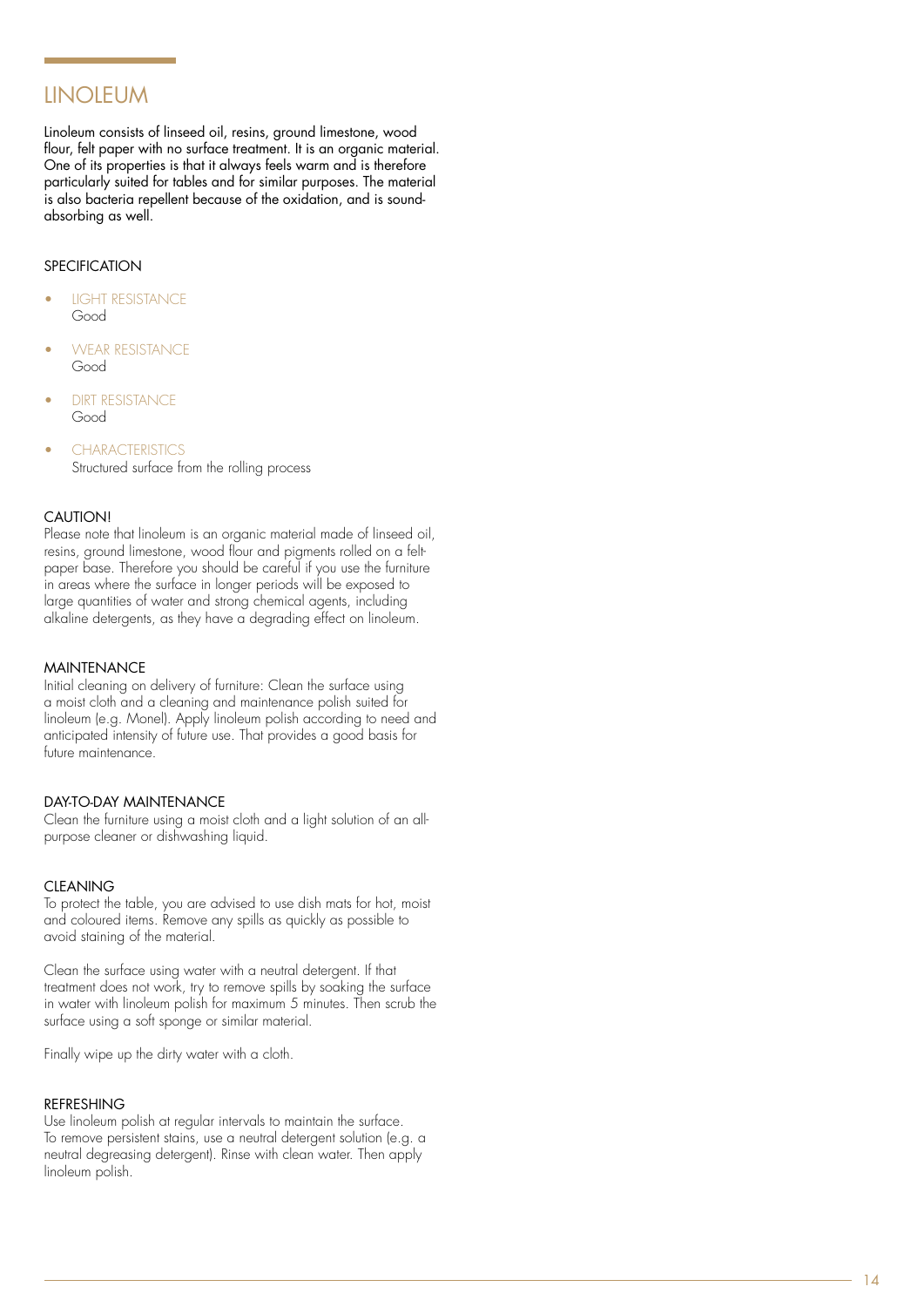## POLYESTER-COMPOSITE (TABLE TOPS)

Polyester-composite is made of a special artificially cast stone material. The material consists of solid moulded polyester with a blend of natural minerals. The stone is hand polished which gives it the unique, matt surface seen on the table top surface.

### MAINTENANCE

The table top is wiped off with a dry or moist cloth. Any excess water should be wiped off with a dry cloth.

Any large stains may be removed with a light solution of an all-purpose cleaner. In case of particularly stubborn stains a concentrated, all-purpose cleaner may be used with subsequent washing off.

### WARNING!

Polyester composite is a sensitive material that is easily susceptible to stains and should therefore be treated with caution.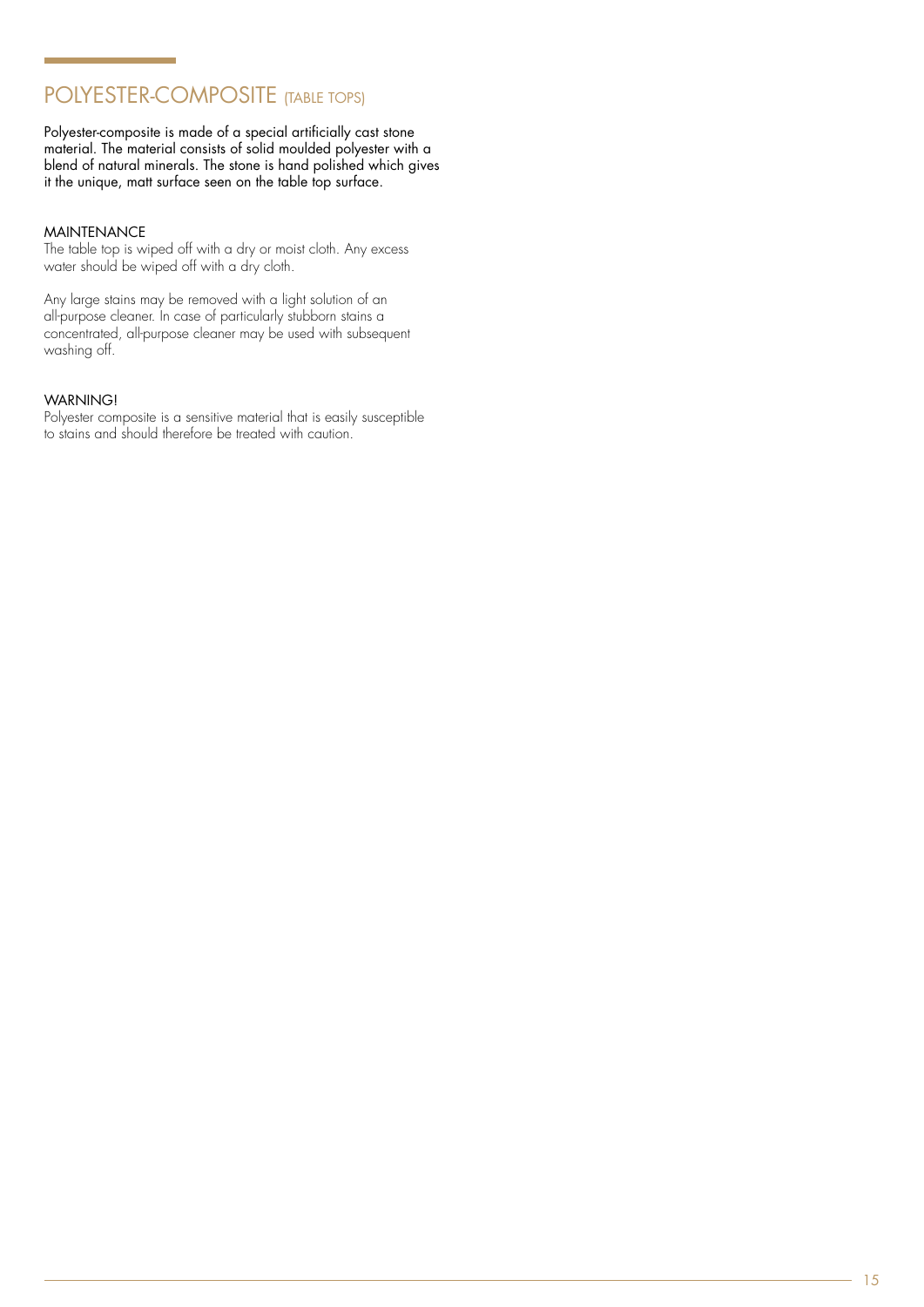## SYNTHETIC LAMINATE (TABLE TOPS)

### GENERAL INFORMATION

- Never use cleaning abrasives, steel wool or polish. On the contrary, use as mild and lenient a cleaning detergent as possible.
- Always follow the directions for use provided on the cleaning detergent in question.
- No cleaning detergent will take away all types of stains. If specific stains have occurred on the table top, you may have to clean them in another way than suggested in the following.
- The following recommendations only apply where the stains are superficial; they do not apply where the laminate has been penetrated.
- Never place/use hot-plates, candles, fondue sets or similar inflammable items directly on the table top.
- Please note that extension leaves, which for certain table models, are put together and stored under the table top, must be clean and completely dry before storage.

### DAY-TO-DAY CLEANING

Wipe the table top with a clean cloth wrung in a solution of hot water and a universal cleaning detergent (ammonia acceptable) or soap flakes/a washing detergent or hot water with about 10% vinegar. Finally, wipe it off the table top with a clean, dry cloth.

### THOROUGH CLEANING

Wipe off loose dust/dirt. Wring a clean cloth in a solution of water and a universal cleaning detergent (ammonia acceptable). Pour a little extra cleaning detergent on the cloth and wash the table top until all stains are dissolved.

Alternatively, the cleaning detergent can be applied directly on the table top/stains. Leave it for a few minutes to take effect before wiping it off again.

Wash off with clean water.

To avoid stripes/blotches, you should then wipe the table top with a clean, dry cloth until it is completely dry.

### Warning! Beware of excessive use of water on the table tops in order to prevent the coating on the table top and the aluminium edges will detach from the table top.

Alternatively, 'Cleaner' available in paint stores can be used.

Remember to treat the table top with Laminate Care afterwards.

### LAMINATE CARE

To protect the surface of the table top of laminated synthetic material, we recommend you apply Laminate Care available from Fritz Hansen dealers.

Spray Laminate Care directly on the surface. Wait a few minutes then wipe off the table top with a clean, dry cloth.

Remove stripes by means of a firmly wrung cloth and polish with a dry cloth.

Laminate Care has been developed specially for the effective, periodic cleaning and protection of laminated table tops.

### **NOTE!**

The Laminate Care is for white laminate table tops only.

For dark laminate, use only universal cleaning detergent, as Laminate Care contains natural waxes can leave a white film on dark surfaces.

### STAIN REMOVAL

Warning! Benzene, methylated spirits etc. are inflammables. Only use with caution. Make sure that the room is ventilated.

- BALLPOINT-/SPIRIT PEN/WAX CRAYON Benzene followed by a universal cleaning detergent
- CHEWING GUM Benzene
- COFFEE/TEA A universal cleaning detergent
- COSMETICS/SHOE POLISH/WAX A universal cleaning detergent or benzene
- FATS/OILS A universal cleaning detergent or benzene
- INDIAN INK Benzene followed by a universal cleaning detergent
- LACQUER/GLUE Benzene followed by a universal cleaning detergent
- PARAFFIN WAX Benzene
- PRINTING INK Benzene followed by a universal cleaning detergent
- **RED WINE/JUICE** A universal cleaning detergent
- SOOT/NICOTINE A universal cleaning detergent
- FINGER-PRINTS A universal cleaning detergent or methylated spirits/a window cleaning detergent

Always wash off with clean water. To avoid stripes/blotches you should then wipe the table top with a clean, dry cloth until it is completely dry.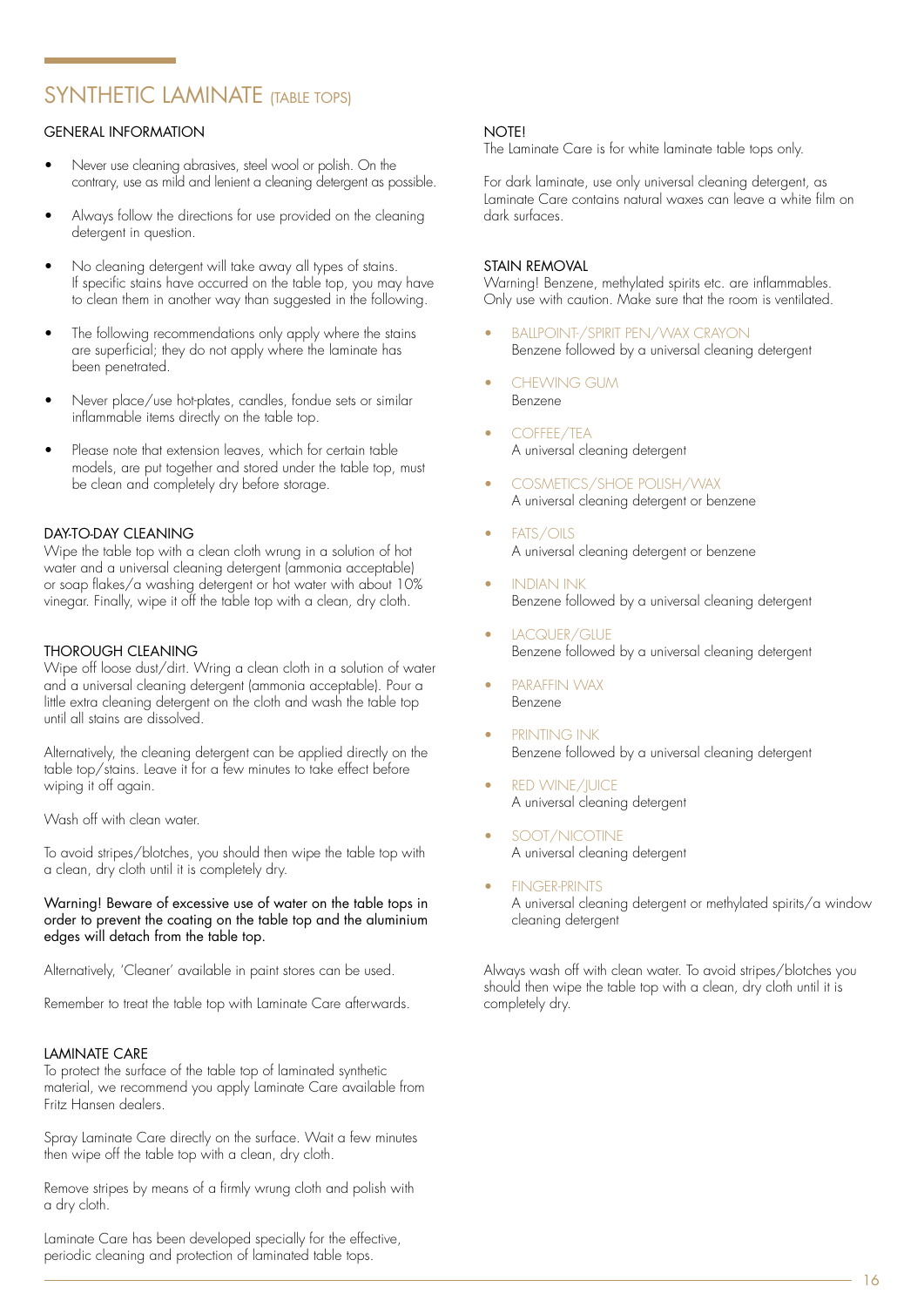## PLASTIC

Plastic is available in several versions, each with its unique characteristics. Republic of Fritz Hansen™ sets very high standards when it comes to the aesthetic quality, malleability and durability of plastic.

### MAINTENANCE & CARE

Clean the plastic shell by wiping it with a dry cloth. Dirt can be removed with a cloth wrung out in lukewarm water. If this does not remove the dirt, a mild solution containing a universal cleaning agent or dishwashing liquid may be used.

Then dry off the shell with a cloth wrung out in clean water and finish by wiping with a dry cloth.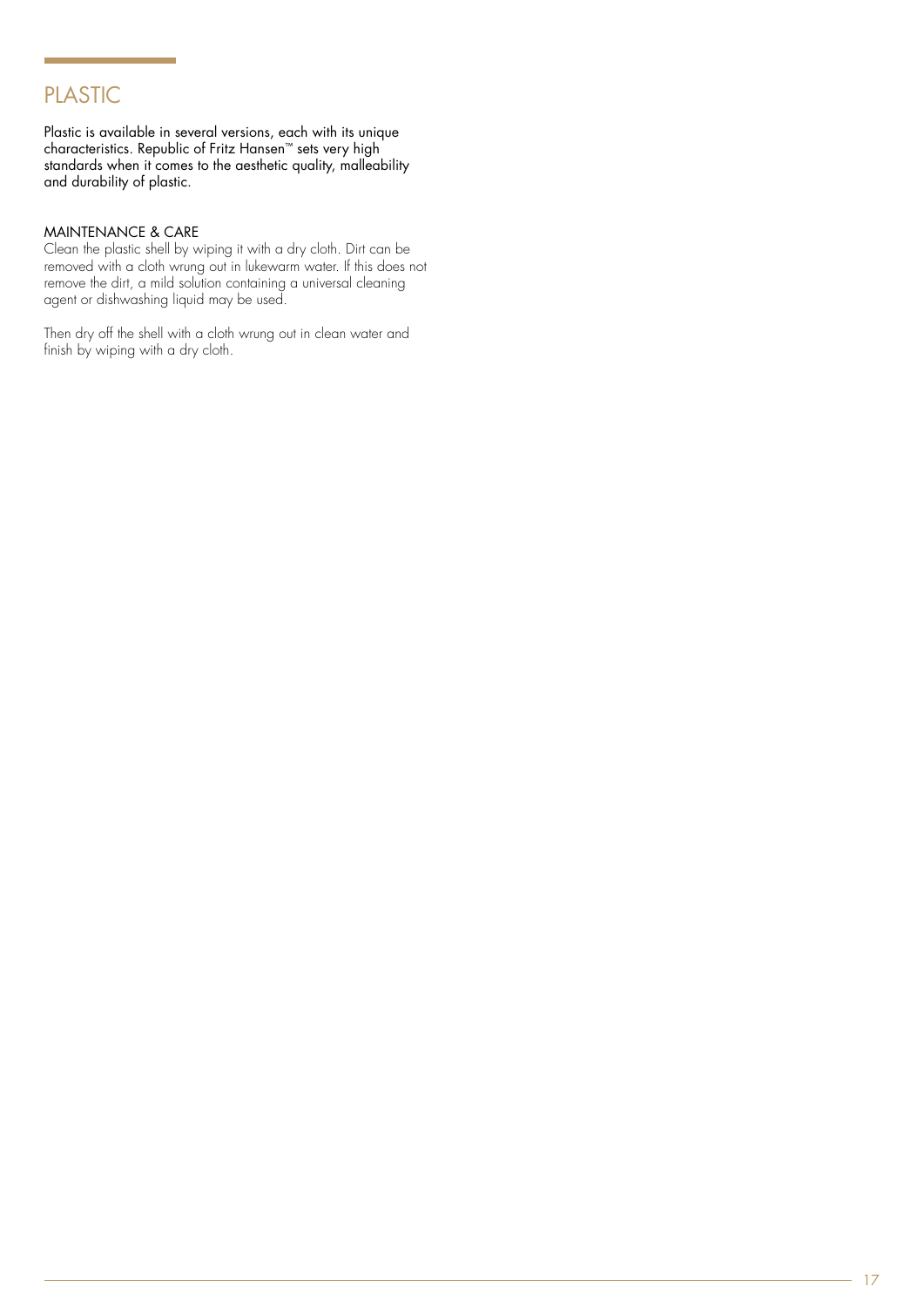## **WICKER**

Wicker is a natural material, made from the inner tissue of the stem of the tropical palm, Calamus Rotang. Wicker is a sturdy but bendable material and is easy to weave with. All the wicker seats and back-rests on Poul Kjærholm furniture from Republic of Fritz Hansen™ are hand woven. Wicker develops a beautiful patina over the years.

### **SPECIFICATION**

The colour of wicker may vary. This is a characteristic of natural materials and will not be accepted as grounds of complaint.

If a wicker seat or rest wears out or is damaged, it can be repaired and restored to its original state.

### MAINTENANCE

Wicker will dry if placed in locations with a low humidity (e.g. in rooms with central heating). When wicker dries it turns hard and the risk of breaking is high.

Wicker furniture must be cleaned 10-12 times a year.

For maintenance, use a solution of about 1 teaspoon soap flakes to 1 litre hot water. Spray the solution onto both sides of the chair with an atomizer and allow it to penetrate into the wicker.

Redundant water, if any, can be wiped off with a clean, damp cloth, but only on the front of the chair.

### **NOTE!**

Complaints on grounds of dried out wicker are not accepted.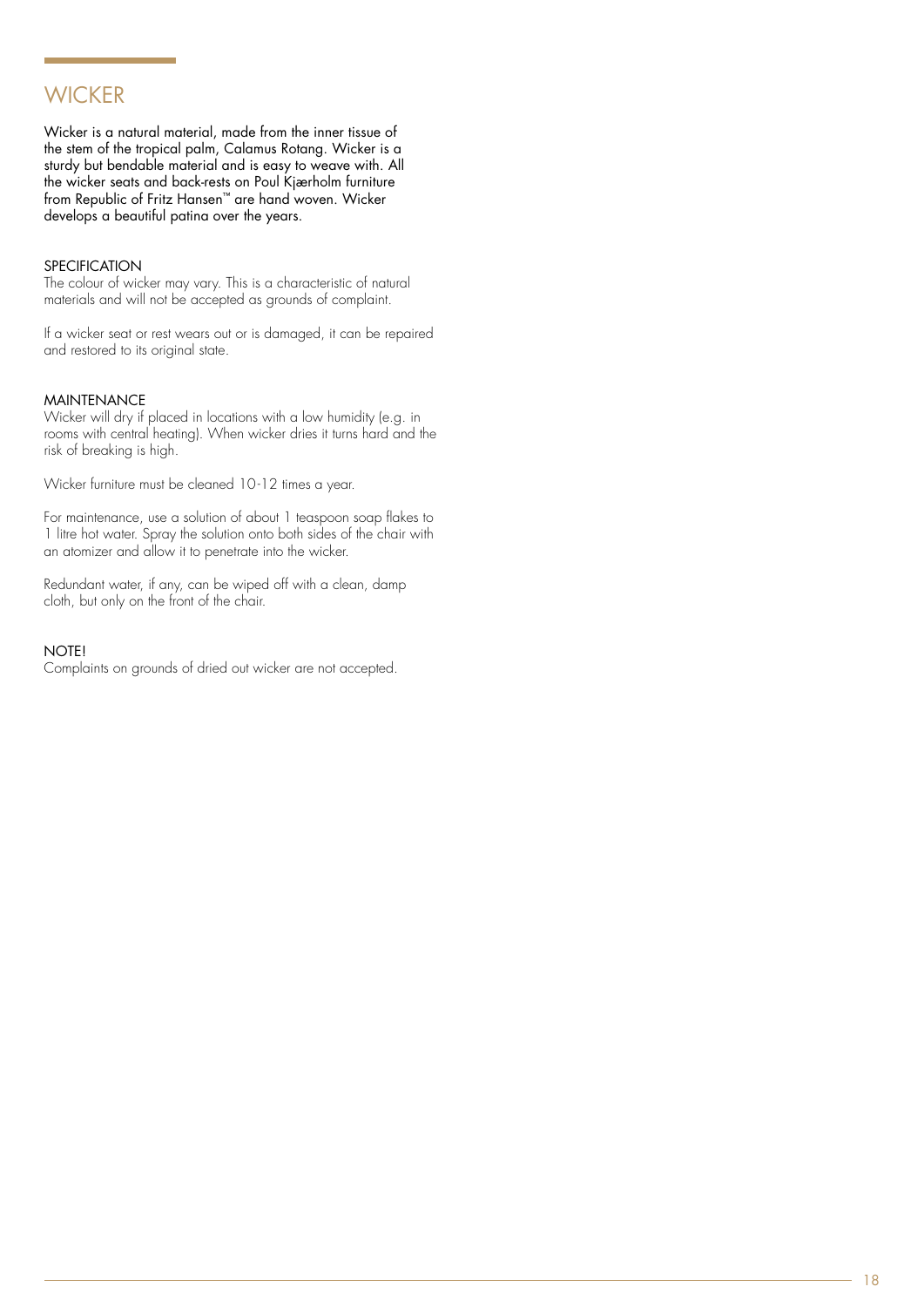## FLAG HALYARD

The flag halyard used in Poul Kjærholm's chairs is made from 100% natural flax fibre with a core of nylon. All flag halyard used by Republic of Fritz Hansen™ is produced in Denmark.

### MAINTENANCE

Vacuum the halyard on low to medium power to gather dust attached to the halyard.

If there are any spills or stains on the chair remove them as quickly as possible by dabbing on the stain with a moist cloth.

Avoid rubbing on the halyard as it can cause the fibres to draw out and leave the halyard damaged and worn.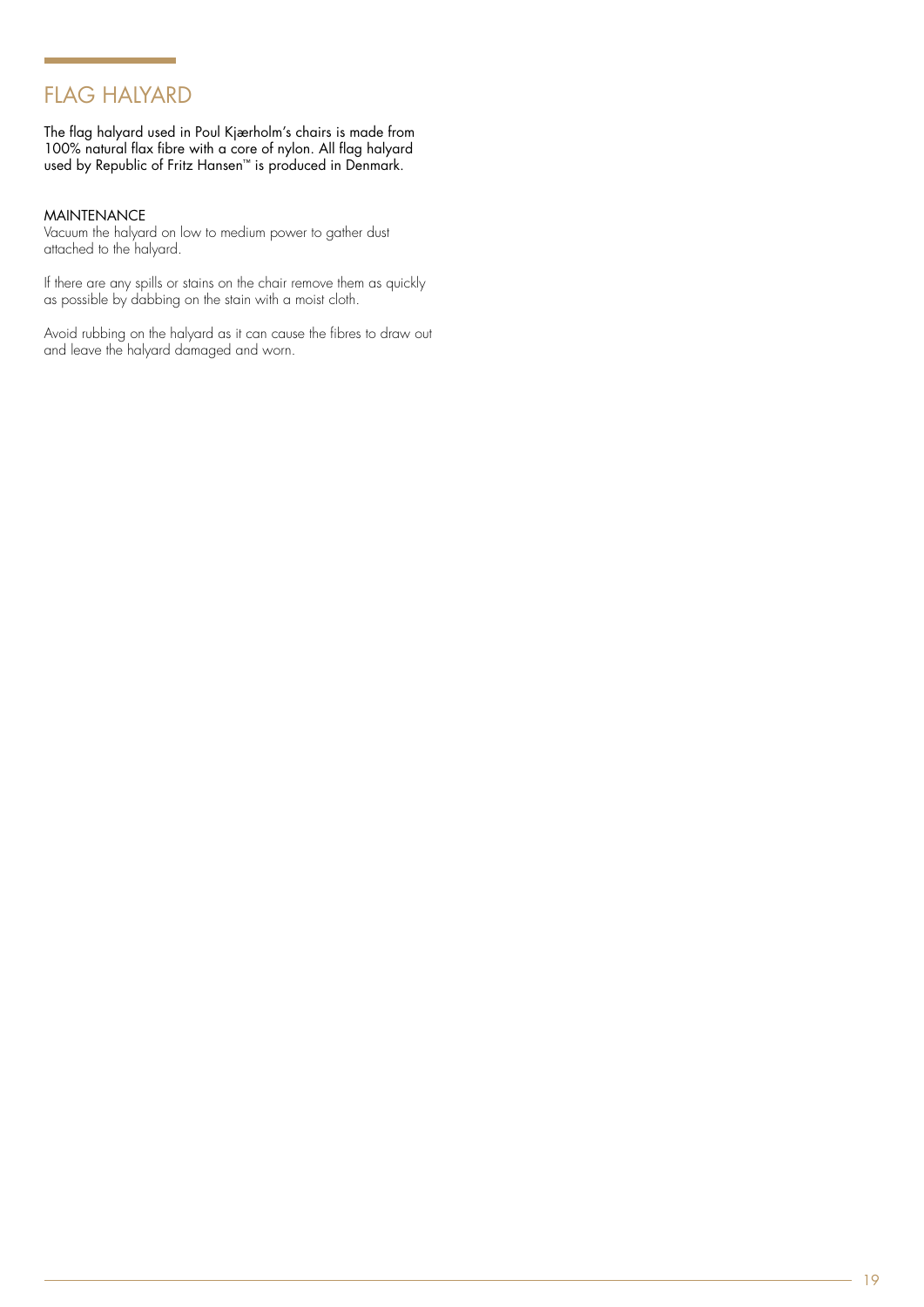### STEEL

The stainless steel used in all Poul Kjærholm furniture is produced by an Italian steel manufacturer, using stainless steel scraps from all over Europe. As Republic of Fritz Hansen™ only uses a very carefully selected steel supplier, the quality and hardness are of a uniformly high standard. Cutting and grinding takes place in Nakskov, Denmark.

### MAINTENANCE & CARE

Clean the steel by using a soft cloth soaked in spirits. If greasy or stubborn spots are not removed rub the spots with a cloth soaked in benzene.

Do not use chlorine based liquids on the steel as this will cause the steel to rust.

Be sure to dry off the steel with a dry cloth after cleaning floors to avoid spots on the steel.

### NOTE!

Height difference may occur between the products.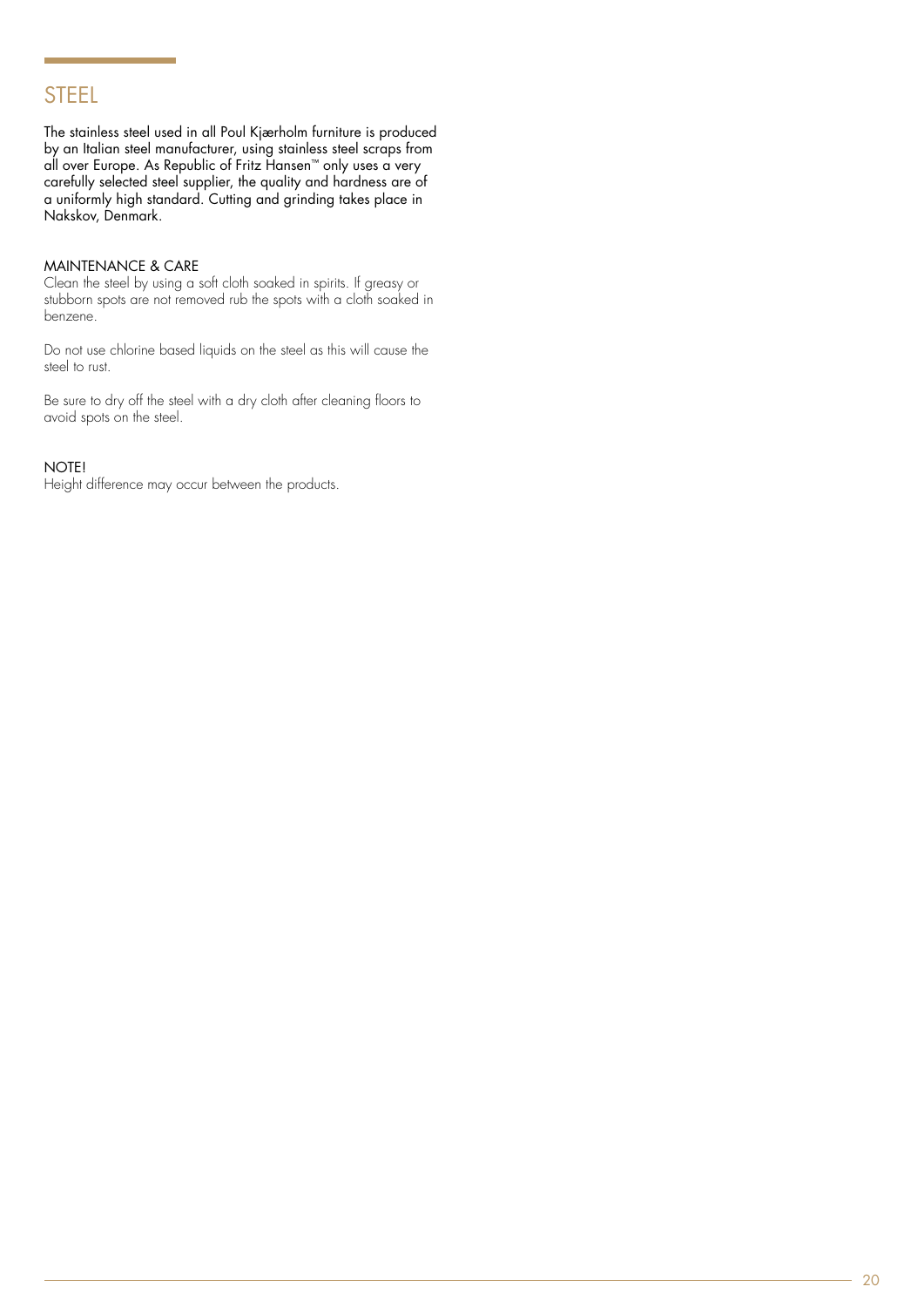## CHROME (BASES)

### SPECIFICATION

Chrome surfaces have good resistance to dirt as well as liquids, but water can cause corrosion on the surface.

### MAINTENANCE

Chrome surfaces can be wiped with a dry or damp cloth wrung in soapy water, and then wiped with a dry cloth afterwards.

### THOROUGH CLEANING

For thorough cleaning chrome surfaces can be wiped with a cloth moistened with alcohol.

### WARNING!

Do not use solvents on coated frames.

### STAIN REMOVAL OF RUST

For removal of rust on chromed surfaces, we recommend using Autosol [\(www.autosol.com](http://www.autosol.com/)) metal polishing agent. Autosol is typically available from dealers of auto spare parts.